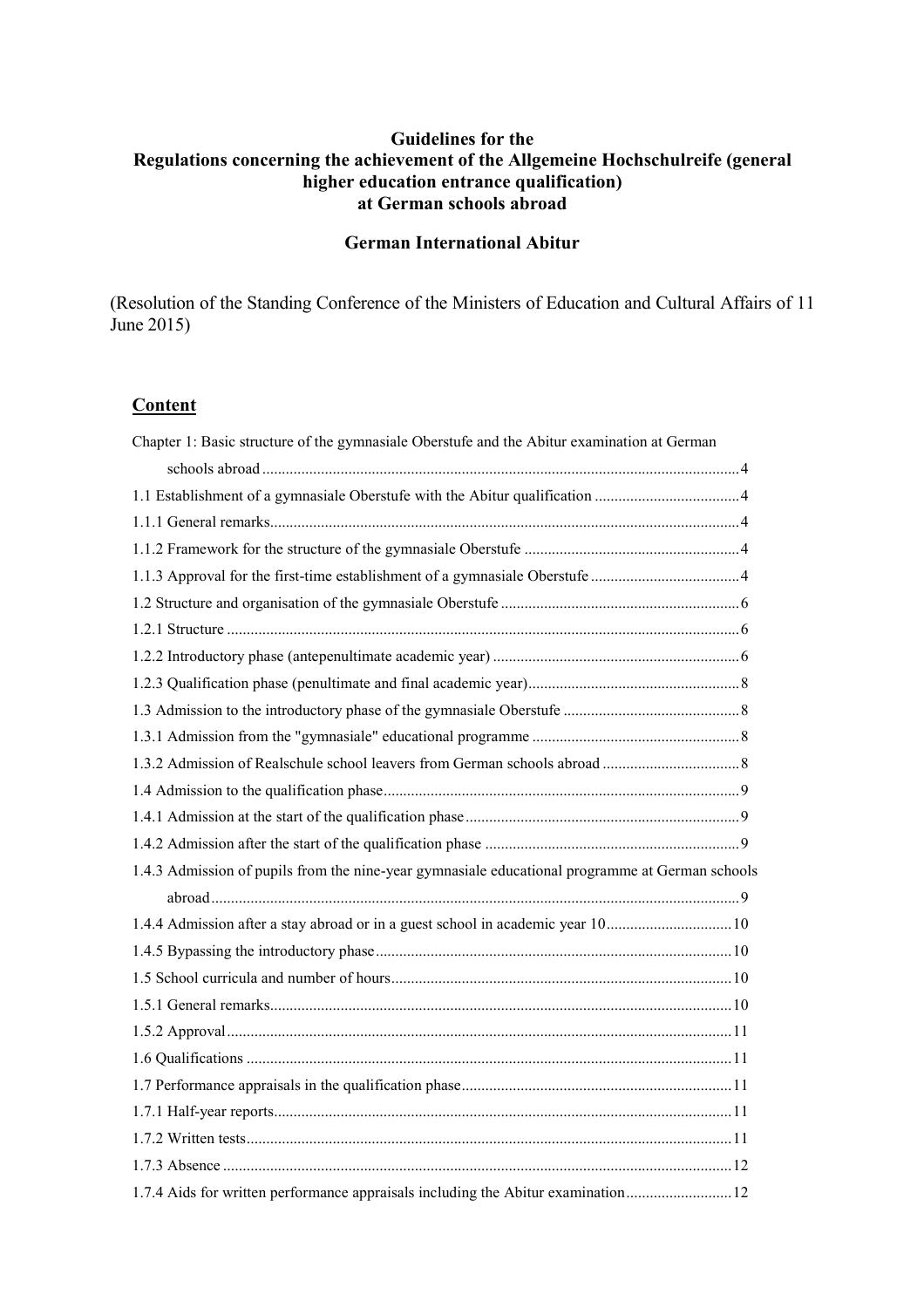| 1.8 Compensation of disadvantages in the qualification phase and Abitur examination 13  |  |
|-----------------------------------------------------------------------------------------|--|
|                                                                                         |  |
|                                                                                         |  |
|                                                                                         |  |
|                                                                                         |  |
|                                                                                         |  |
|                                                                                         |  |
|                                                                                         |  |
|                                                                                         |  |
|                                                                                         |  |
|                                                                                         |  |
|                                                                                         |  |
|                                                                                         |  |
|                                                                                         |  |
|                                                                                         |  |
|                                                                                         |  |
| 2.1.12 Marking procedure and assessment of grades for the written examination papers21  |  |
|                                                                                         |  |
|                                                                                         |  |
|                                                                                         |  |
|                                                                                         |  |
|                                                                                         |  |
|                                                                                         |  |
|                                                                                         |  |
|                                                                                         |  |
|                                                                                         |  |
|                                                                                         |  |
|                                                                                         |  |
|                                                                                         |  |
|                                                                                         |  |
|                                                                                         |  |
|                                                                                         |  |
|                                                                                         |  |
|                                                                                         |  |
|                                                                                         |  |
|                                                                                         |  |
|                                                                                         |  |
| 2.2.7.5 Assessment, contribution and notification of the special learning performance32 |  |
|                                                                                         |  |
|                                                                                         |  |
|                                                                                         |  |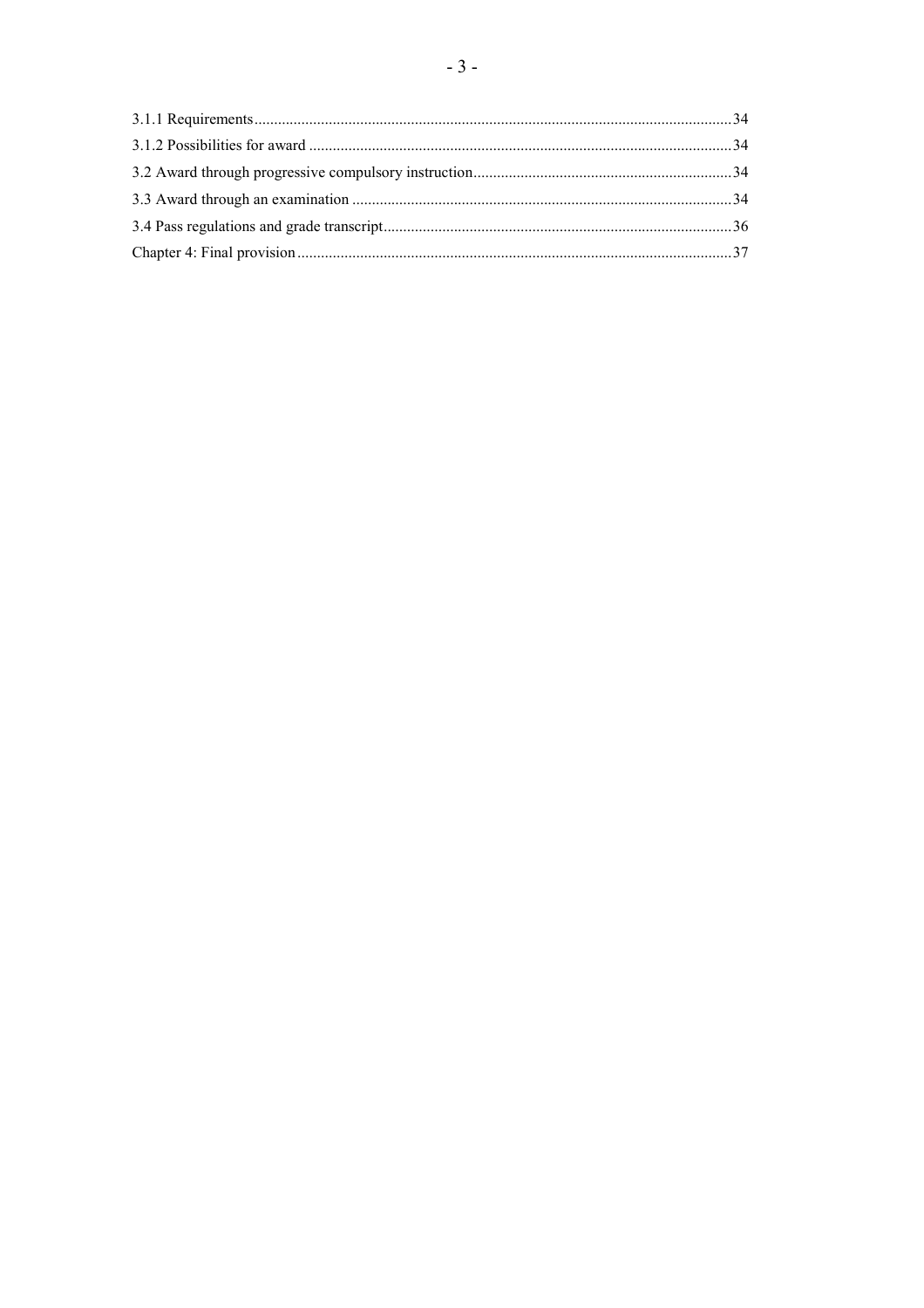# **Chapter 1: Basic structure of the gymnasiale Oberstufe and the Abitur examination at German schools abroad**

## **1.1 Establishment of a gymnasiale Oberstufe with the Abitur qualification**

# **1.1.1 General remarks**

Lessons<sup>1</sup> at German schools abroad that lead to the Abitur are taught as a class in an educational programme lasting twelve years with a three-year gymnasiale Oberstufe. The final examination is the German International Abitur examination that is sat at the end of the last academic year.

## **1.1.2 Framework for the structure of the gymnasiale Oberstufe**

The structure of the gymnasiale Oberstufe and the German International Abitur examination at German schools abroad is based on the following regulations of the Standing Conference of the Ministers of Education and Cultural Affairs (KMK):

- Regulations of the German International Abitur Examination at German Schools Abroad (version in force of the Resolution of the Standing Conference of the Ministers of Education and Cultural Affairs of 17 June 2005)
- Educational programmes and qualifications in secondary level I at German schools abroad (version in force of the Resolution of the Standing Conference of the Ministers of Education and Cultural Affairs of 17 September 2008)
- Educational standards for the Mittleren Bildungsabschluss (intermediate level standards) (version in force of the Resolution of the Standing Conference of the Ministers of Education and Cultural Affairs of 4 December 2003)
- Educational standards for the Allgemeine Hochschulreife (entrance to general university studies) (version in force of the Resolution of the Standing Conference of the Ministers of Education and Cultural Affairs of 18 October 2012)
- Standardised requirements in the Abitur examination (EPA) in the relevant subjects
- Agreement on the Abitur examination in the gymnasiale Oberstufe in secondary level II (version in force of the Resolution of the Standing Conference of the Ministers of Education and Cultural Affairs of 13 December 1973)
- Agreement on the organisation of the gymnasiale Oberstufe in secondary level II (version in force of the Resolution of the Standing Conference of the Ministers of Education and Cultural Affairs of 7 July 1972)
- Corresponding regulations of the home state as necessary

## **1.1.3 Approval for the first-time establishment of a gymnasiale Oberstufe**

The approval for the first-time establishment of a gymnasiale Oberstufe at German schools abroad shall be applied for from the Joint Committee of the Federation and the Länder on

 $\overline{a}$ 

<sup>&</sup>lt;sup>1</sup> These guidelines apply for those subjects under German responsibility.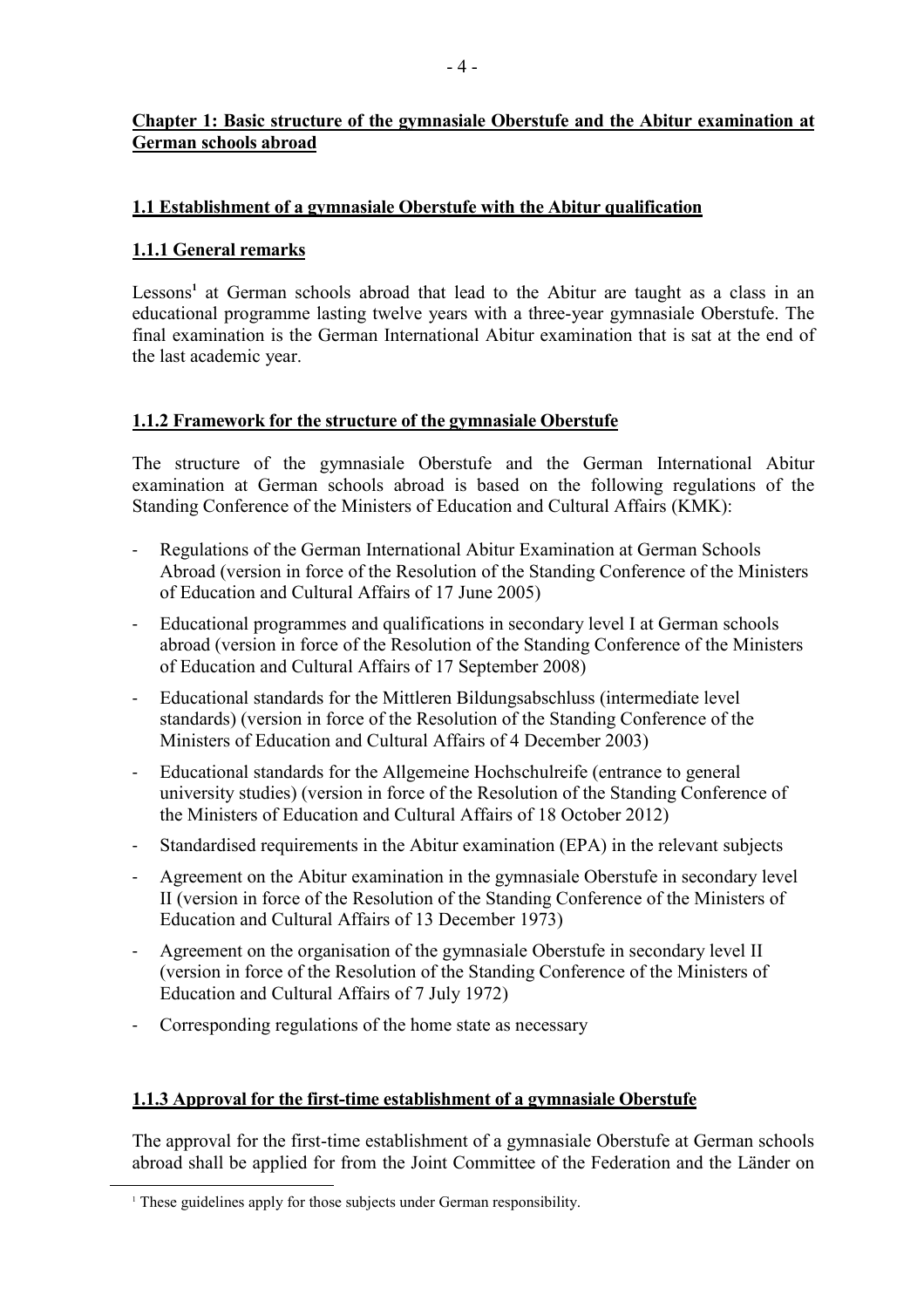School Affairs Abroad.(BLASchA). The school shall submit a draft for the organisation and structure of the Oberstufe together with the application. This must include proof of a corresponding preliminary phase in secondary level I.

The requirement for approval is that the following documents be submitted to the BLASchA:

- proof of an interest in educational policy
- proof of secure financing for the school
- an overview of the current number of pupils according to academic years and a conclusive forecast
- the school regulations, if necessary, documentary proof of approval of these regulations by the BLASchA:
	- school rules including provisions for the admission of pupils in accordance with guidelines for school rules for German schools abroad (version in force of the Resolution of the Standing Conference of the Ministers of Education and Cultural Affairs of 15 January 1982)
	- official regulations for the head teacher in accordance with guidelines for official regulations for German head teachers abroad (version in force of the Resolution of the Standing Conference of the Ministers of Education and Cultural Affairs of 19 March 1982)
	- regulations for meetings in accordance with guidelines for regulations for meetings for German schools abroad (version in force of the Resolution of the Standing Conference of the Ministers of Education and Cultural Affairs of 7 May 1982)
	- regulations of the teachers' committee as far as is allowed by the regulations of the home state in accordance with the recommendation "Establishment of a teachers' committee at German schools abroad" (version in force of the resolution of the BLASchA of 12 March 2008)
- School curricula for the qualification phase of the gymnasiale Oberstufe in all subjects under German supervision; proof of approval by the BLASchA if necessary
- The number of hours in the secondary level I and II in accordance with the contingent number of hours (version in force of the resolution of the BLASchA of 21 March 2007), on the basis of which the attendance obligations of the examination regulations can be satisfied
- An overview of the teachers to be employed in the gymnasiale Oberstufe listing the long-term plans for the supply of teachers
- Proof that the school curricula and promotion regulations of secondary level I have been approved by the BLASchA and that the final examinations in secondary level I have been successfully held at least twice
- A language concept that comprises not only the concept for the foreign languages and local language but also the linguality of subjects and an integration concept for new pupils admitted to school after year 9
- A description of the school building (rooms, equipment) and the school's facilities
- An explanation of the level of inclusion, individual support and (internal)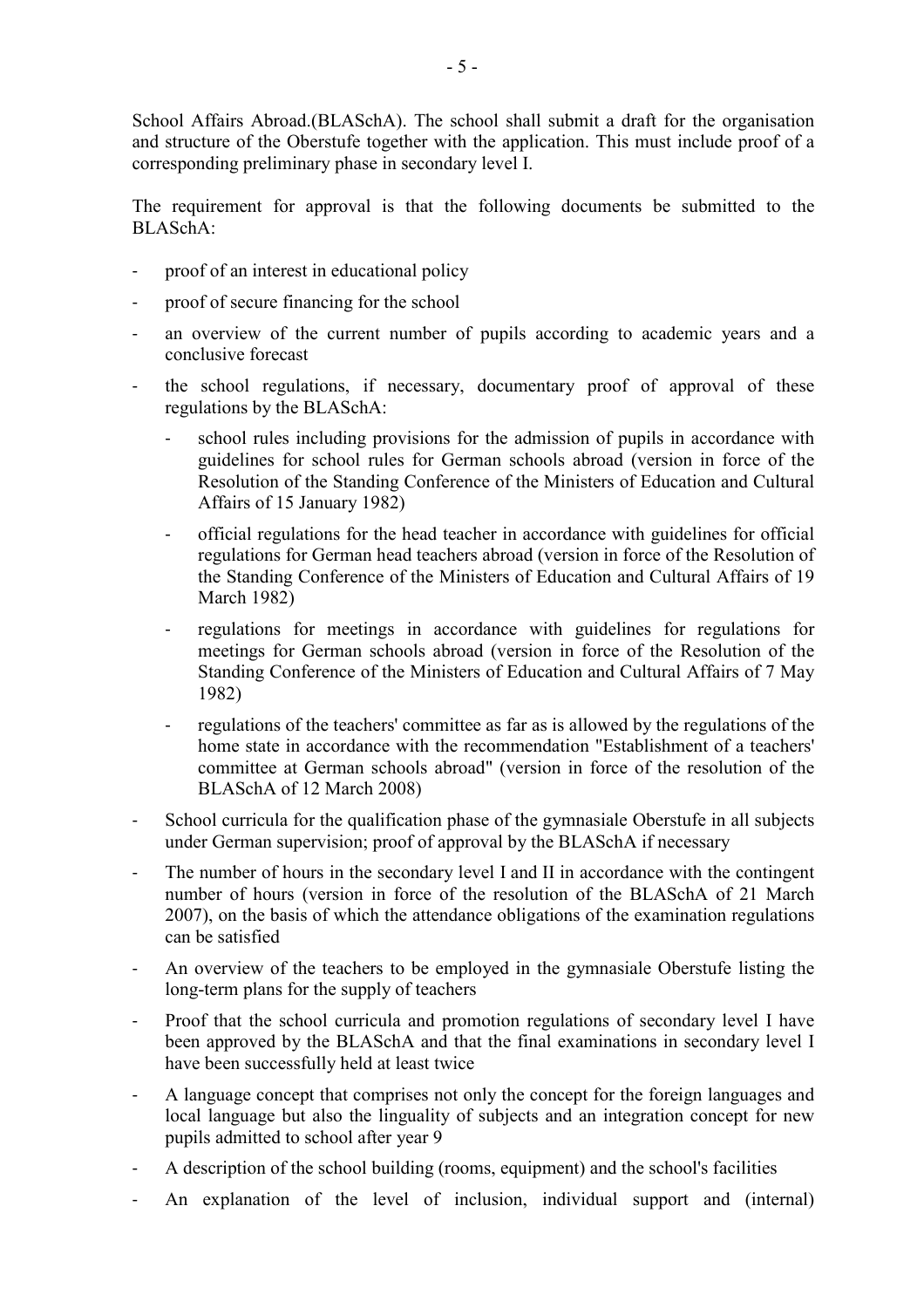differentiation, if possible with the presentation of a concept

# **1.2 Structure and organisation of the gymnasiale Oberstufe**

# **1.2.1 Structure**

The gymnasiale Oberstufe generally comprises the three final academic years, each of which are split into two half-years. The first of these academic years is the introductory phase and at the same time the last academic year of secondary level I. The qualification phase comprises the four half-years in the two subsequent academic years. In the qualification phase, the proofs of academic performance must be brought for the overall qualification in the German International Abitur examination.

In special cases, lessons can be organised and taught in year-overlapping groups. The decision shall be taken by the BLASchA.

In these special cases, a concept has to be presented to the BLASchA that must contain statements on the following aspects:

- year-overlapping organisation for some or all hours of a subject
- year-overlapping organisation for some or all of the school half-year and/or year
- ensuring that the requirements of the subject are met in the syllabus as well as the content-related and methodical sequentiality
- in particular, ensuring that the requirements for the examination for the award of the German Allgemeine Hochschulreife qualification are met.

## **1.2.2 Introductory phase (antepenultimate academic year)**

The antepenultimate academic year has a dual function as the last academic year of secondary level I and the first academic year of the gymnasiale Oberstufe. At German schools abroad whose qualifications and educational programmes have been recognised by the Standing Conference of the Ministers of Education and Cultural Affairs for the secondary level I qualification, pupils at the end of the introductory phase are granted permission to transfer to the qualification phase of the gymnasiale Oberstufe, which includes the Mittlere Schulabschluss (intermediate level qualification). ("Educational programmes and qualifications in secondary level I at German schools abroad", Resolution of the Standing Conference of the Ministers of Education and Cultural Affairs of 17 September 2008).

## 1.2.2.1 Subjects

The school shall offer lessons in at least ten subjects in the introductory phase, which can be continued as qualification subjects in accordance with Section § 4 of the examination regulations.

#### 1.2.2.2 Foreign languages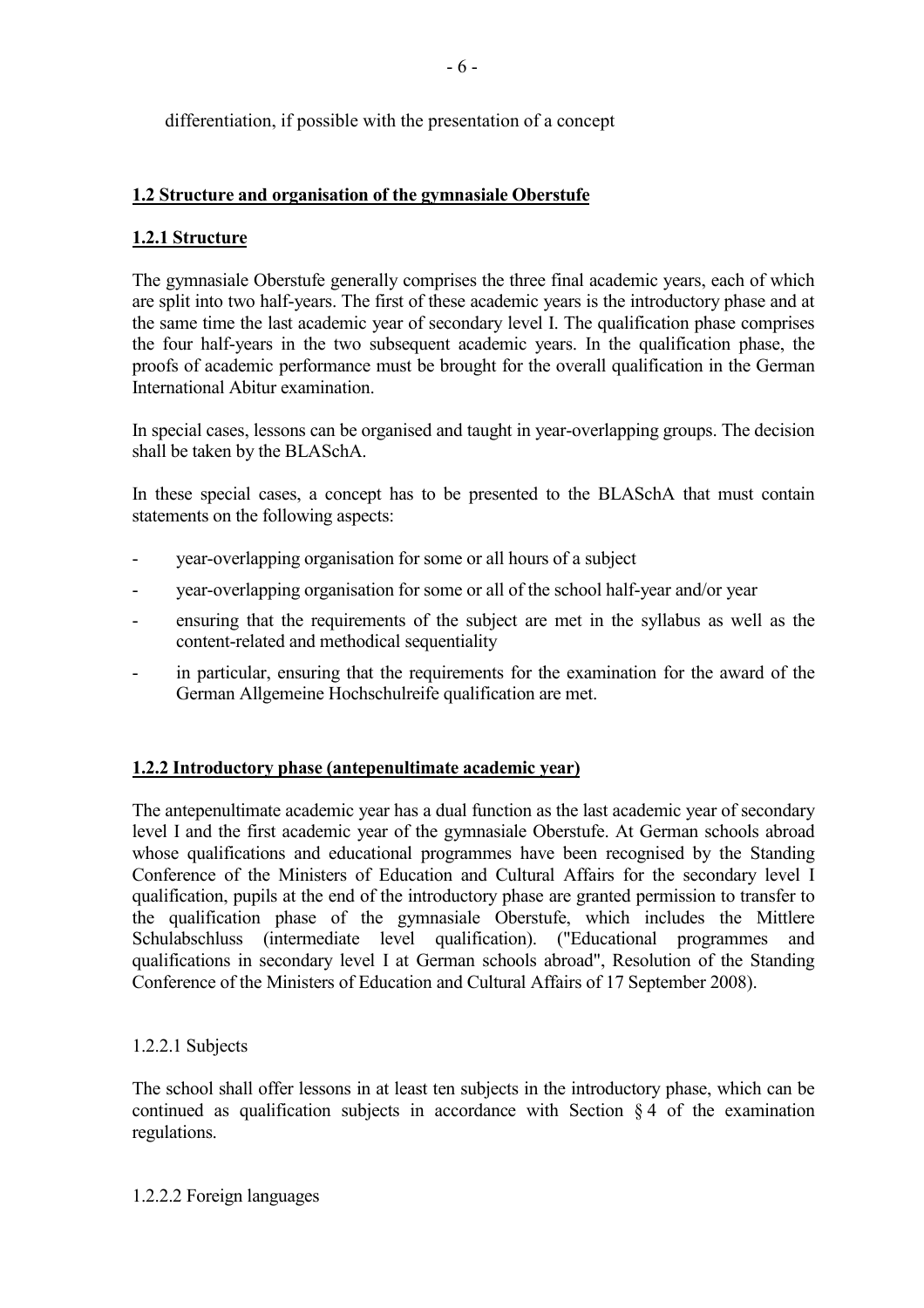Two foreign languages shall generally be attended in the introductory phase, which shall begin at the start of the seventh academic year at the latest. The local language can be substituted for one of the foreign languages.

Pupils who have not received continuous instruction in a second foreign language up to the start of the gymnasiale Oberstufe have to attend continuous instruction in a second foreign language in the three years of the gymnasiale Oberstufe with a volume of 12 year teaching hours and may not complete any academic half-year in the qualification phase with 0 points. In this second foreign language, the results of two half-years of the qualification phase must be credited to the overall qualification. A new foreign language that begins in the introductory phase can only be learnt at a basic requirements level.

#### 1.2.2.3 Religious instruction

The provisions that exist at the school and that have been approved by the BLASchA shall apply for the subject religious instruction. Protestant and Catholic religious instruction should generally be offered at German schools abroad in all schools and academic years and shall be taught by persons with a teaching permit issued by the church (Vocatio / Missio Canonica). The establishment of Protestant and Catholic religious instruction assumes that this is not opposed by any mandatory legal or administrative regulations of the host country. The establishment of denominational religious instruction requires a minimum of eight pupils in a group. If this is not possible, the school shall offer religious instruction that is linked to the denomination of the subject teacher and in which pupils of different denominations can participate. If subject teachers of both denominations are present, the denomination of the majority of the pupils in the group shall be taken into account.

The obligations to attend and contribute must be satisfied up to at least fifty percent by participating in religious instruction for one's own denomination and can be satisfied up to a maximum of fifty percent by participating in religious instruction for a different denomination. By way of derogation, Protestant or Catholic pupils who wish to take religious instruction as an Abitur examination subject and for whom the necessary religious instruction cannot be offered in their denomination can satisfy their obligations to attend and contribute by participating exclusively in lessons leading to the examination for the other denomination and can sit the Abitur examination.

It is possible to opt out of religious instruction. The parents or legal guardians shall decide in this case, or the pupils themselves when they reach the age of fourteen. De-registration should generally take place at the change of the half-year or the change of the academic year. Pupils who do not attend lessons in the subject religious instruction shall attend lessons in ethics or philosophy or in an alternative subject in accordance with Section 4 (6) of the examination regulations.

A combination of lessons in religious instruction and ethics and/or philosophy or a yearfor-year change is not allowed.

Participation in Protestant or Catholic religious instruction for non-denominational pupils and pupils from a different religious group is possible.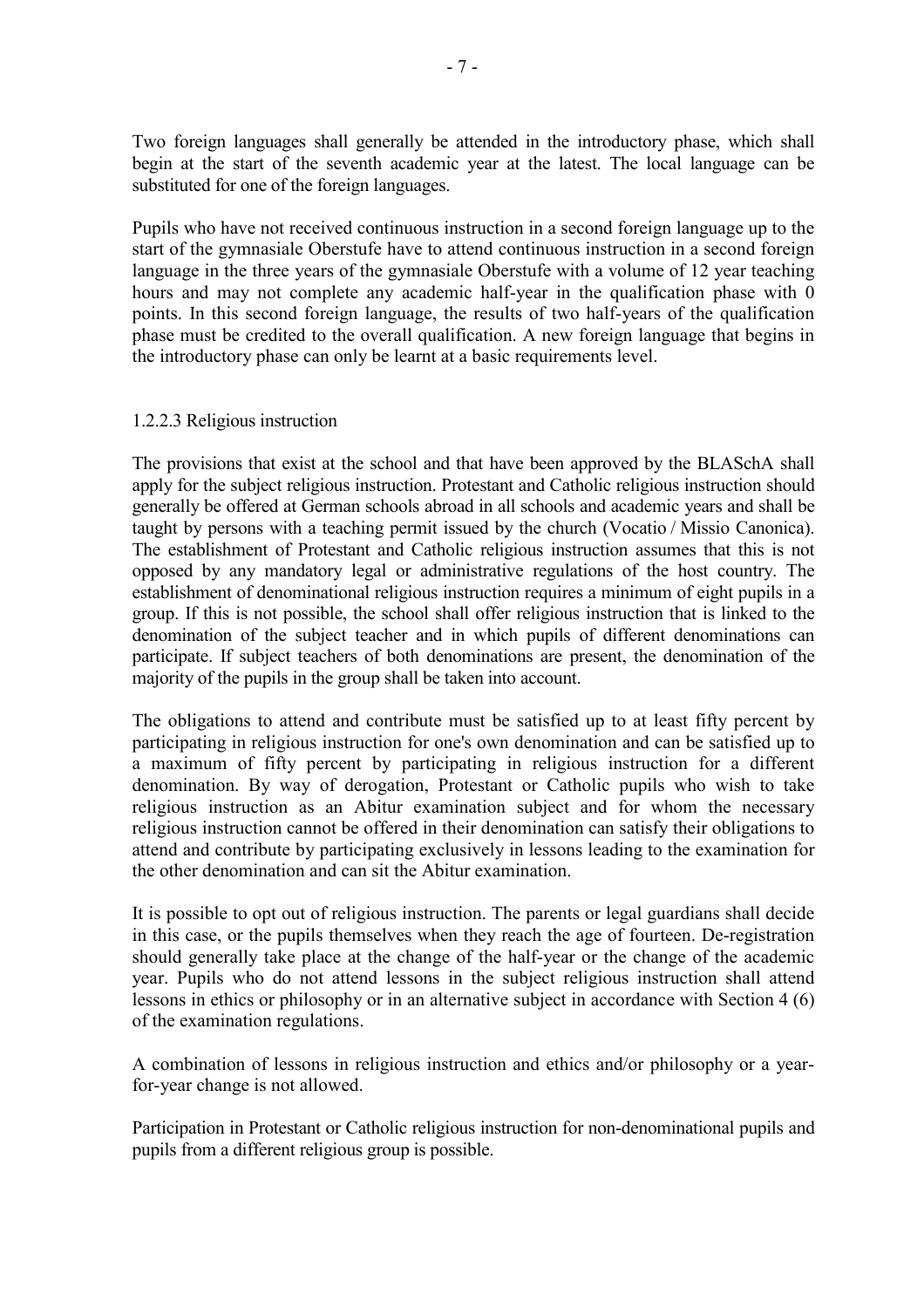### **1.2.3 Qualification phase (penultimate and final academic year)**

The school shall offer lessons in at least ten qualification subjects in accordance with Sections 4 and 5 of the examination regulations in the qualification phase.

The regulations of Section 1.2.2. shall apply accordingly for the subject religious instruction.

The pupils have to base their compliance with the conditions for the overall qualification and the choice of their examination subjects on the subjects taught at the school. There is no entitlement to the establishment of a certain subject.

### **1.3 Admission to the introductory phase of the gymnasiale Oberstufe**

#### **1.3.1 Admission from the "gymnasiale" educational programme**

The promotion regulations of the school for secondary level I approved by the BLASchA shall apply for promotion to the introductory phase.

The head teacher shall decide on the admission of new pupils from a school in a Land (federal state) of the Federal Republic of Germany, from a German school abroad or from a European school at the beginning of the introductory phase on the basis of a permission to begin the gymnasiale Oberstufe that is shown on the qualification.

An individual assessment must be applied for by pupils whose previous schooling deviates from the teaching regulations of the new school and for pupils from schools in the home state or from international schools. A corresponding substantiated application must be made by the head teacher to the chairman representing the Länder of the BLASchA through the Secretariat of the Standing Conference of the Ministers of Education and Cultural Affairs before the final admission. It has to be ensured that the conditions named in the Regulations to achieve the Allgemeine Hochschulreife at German schools abroad can generally be satisfied for the overall qualification and the Abitur examination.

#### **1.3.2 Admission of Realschule school leavers from German schools abroad**

Realschule school leaves from German schools abroad are granted permission to attend the gymnasiale Oberstufe of German schools abroad if they have on average at least the Grade 3.0 in all subjects on their school leaving certificate from the Realschule at the end of year 10, and hereby in particular on average at least the Grade 3.0 in German, mathematics and the foreign language taught from year 5 (generally English) and their performance in none of these three subjects is graded "poor" or "very poor".

Realschule school leavers entitled to attend the gymnasiale Oberstufe enter the gymnasiale educational programme in year 10 (introductory phase) in German schools abroad. At the end of the introductory phase, these pupils are granted permission to transfer to the qualification phase. This shall not affect the Mittlere Schulabschluss (intermediate level qualification) they have already achieved.

The school shall advise and encourage very capable Realschule pupils in academic years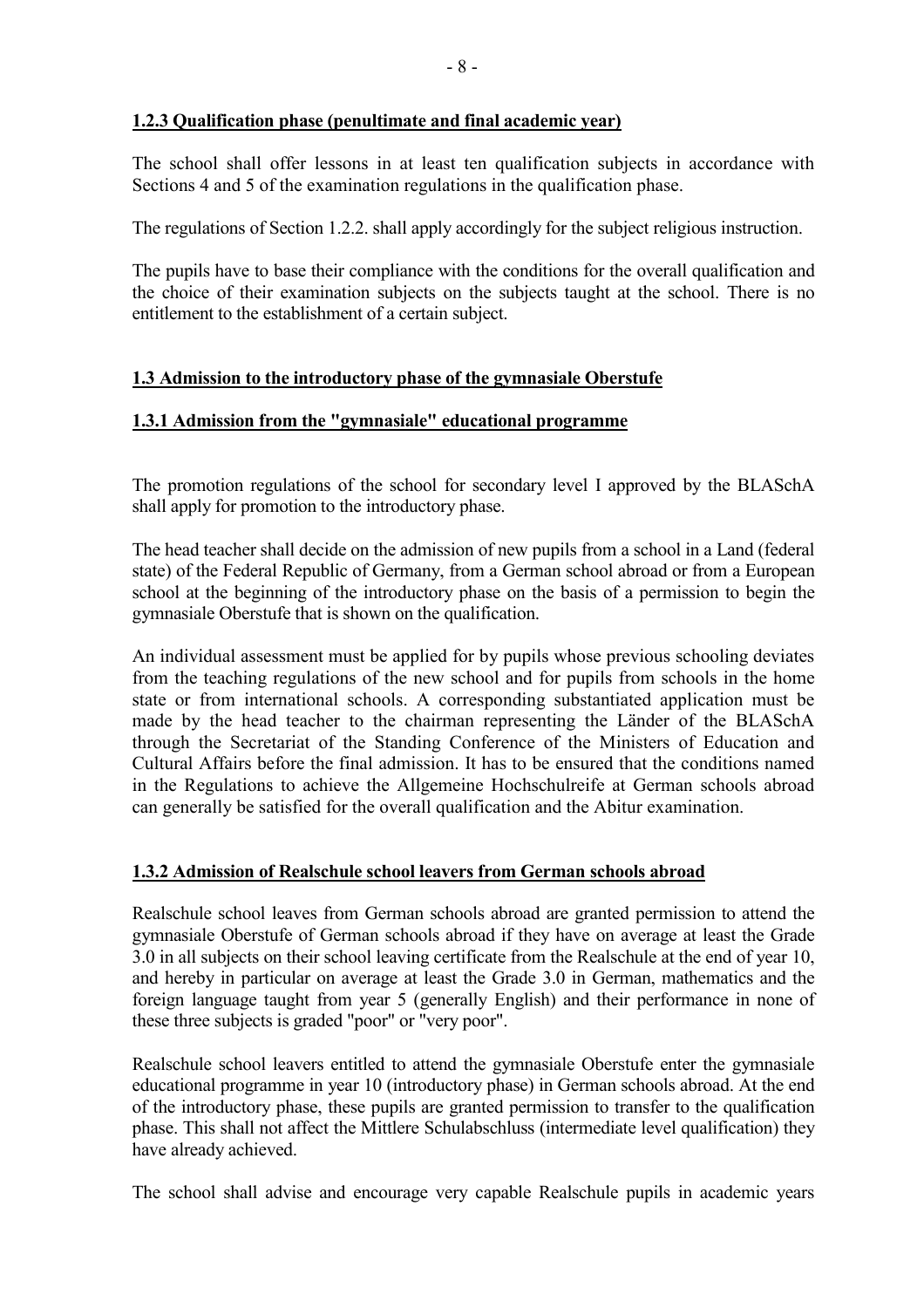7 and 8 who can enter into gymnasiale schooling.

### **1.4 Admission to the qualification phase**

#### **1.4.1 Admission at the start of the qualification phase**

Pupils who complete the educational programme that leads to the German International Abitur examination are entitled to attend the qualification phase if at the end of the introductory phase the next grade promotion meeting under the chair of the head teacher ascertains their promotion to the qualification phase on the basis of the school's promotion regulations for secondary level I as approved by the BLASchA.

In addition, pupils can be admitted to the qualification phase who have achieved the corresponding qualification on successful completion of the introductory phase at a school in a Land in the Federal Republic of Germany, at another German school abroad or at a European school. The head teacher shall decide on the admission.

If, as a result of the previous schooling, individual case regulations are required that deviate from the teaching regulations of the new school, the approval of the chairman representing the Länder of the BLASchA must be obtained by the head teacher through the Secretariat of the Standing Conference of the Ministers of Education and Cultural Affairs before the final admission of the pupil. It has to be ensured that the conditions named in the Regulations to achieve the Allgemeine Hochschulreife at German schools abroad can generally be satisfied for the overall qualification and the Abitur examination.

If an admission cannot be approved within the scope of an approval in an individual case by the chairman representing the Länder of the BLASchA through the Secretariat of the Standing Conference of the Ministers of Education and Cultural Affairs, the pupil cannot be admitted.

Assessment examinations are not allowed during the qualification phase.

#### **1.4.2 Admission after the start of the qualification phase**

If a pupil is to be admitted after the start of the qualification phase, the approval of the chairman representing the Länder of the BLASchA must be obtained by the head teacher through the Secretariat of the Standing Conference of the Ministers of Education and Cultural Affairs before the final admission of the pupil. It has to be ensured that the conditions named in the Regulations to achieve the Allgemeine Hochschulreife at German schools abroad can generally be satisfied for the overall qualification and the Abitur examination.

Admission in academic year 12 is not generally possible.

## **1.4.3 Admission of pupils from the nine-year gymnasiale educational programme at German schools abroad**

The head teacher can admit pupils to the academic year to which they have been promoted in the previous school they attended in the nine-year gymnasiale educational programme up to and including year 11 of the German school abroad.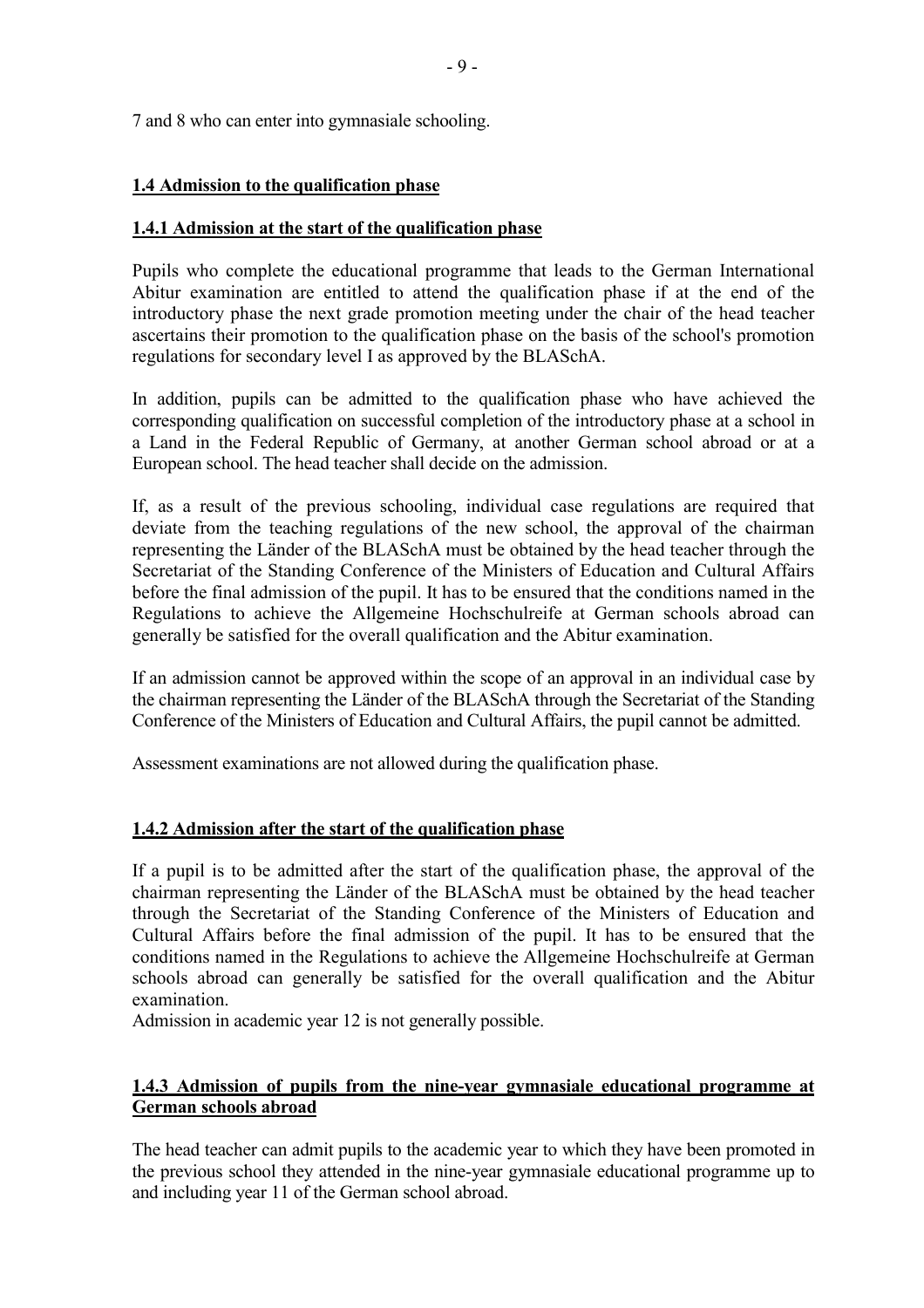An admission from year 11 of the nine-year gymnasiale educational programme to year 12 of the eight-year gymnasiale educational programme is not possible.

An admission from year 12 of the nine-year gymnasiale educational programme to year 12 of the eight-year gymnasiale educational programme is not generally possible.

## **1.4.4 Admission after a stay abroad or in a guest school in academic year 10**

The head teacher shall decide on the admission of a pupil to academic year 11 after they have attended academic year 10 for an entire year in a school abroad at the request of the parents or legal guardians with due regard to the following regulations: an admission is only possible if corresponding results can be proven and it can be expected that the educational programme can be successfully continued. Final admission to academic year 11 will be after a successful probationary period. The probationary period will be deemed to have been successful if the pupil has achieved fewer than 5 points as a half-year result no more than three times, and no more than once in the subjects German and mathematics as well as the advanced foreign/local language in the first half-year of the qualification phase in the qualification subjects (without sport) - though in no case fewer than 1 point. The Mittlere Schulabschluss (intermediate level or Realschule qualification) is also achieved after successful completion of the probationary period. The probationary period may not be prolonged. The pupil will be classified in academic year 10 if they do not complete the probationary period successfully.

Recognition of the Latinum (Latin proficiency) will also be on the basis of passing an examination before or after the stay abroad or in a guest school if necessary.

## **1.4.5 Bypassing the introductory phase**

If outstanding results of a pupil justify bypassing parts of or the entire introductory phase, the head teacher can obtain an approval in an individual case from the chairman representing the Länder of the BLASchA through the Secretariat of the Standing Conference of the Ministers of Education and Cultural Affairs. A detailed substantiation by the responsible meeting under the chair of the head teacher and a declaration of consent from the parents or legal guardians must be enclosed with the head teacher's application.

## **1.5 School curricula and number of hours**

## **1.5.1 General remarks**

The binding basis for the school curricula of German schools abroad is the "Core curriculum for the gymnasiale Oberstufe of German schools abroad for the subjects German, mathematics, English, history, biology, chemistry and physics" (version in force of the Resolution of the Standing Conference of the Ministers of Education and Cultural Affairs of 29 April 2010). In those subjects and academic years not covered by the core curriculum, the German schools abroad shall take their bearings from the curriculum of a Land of the Federal Republic of Germany and draw up their own school curricula on this basis. The schools in an examination region shall agree on a common regional Abitur.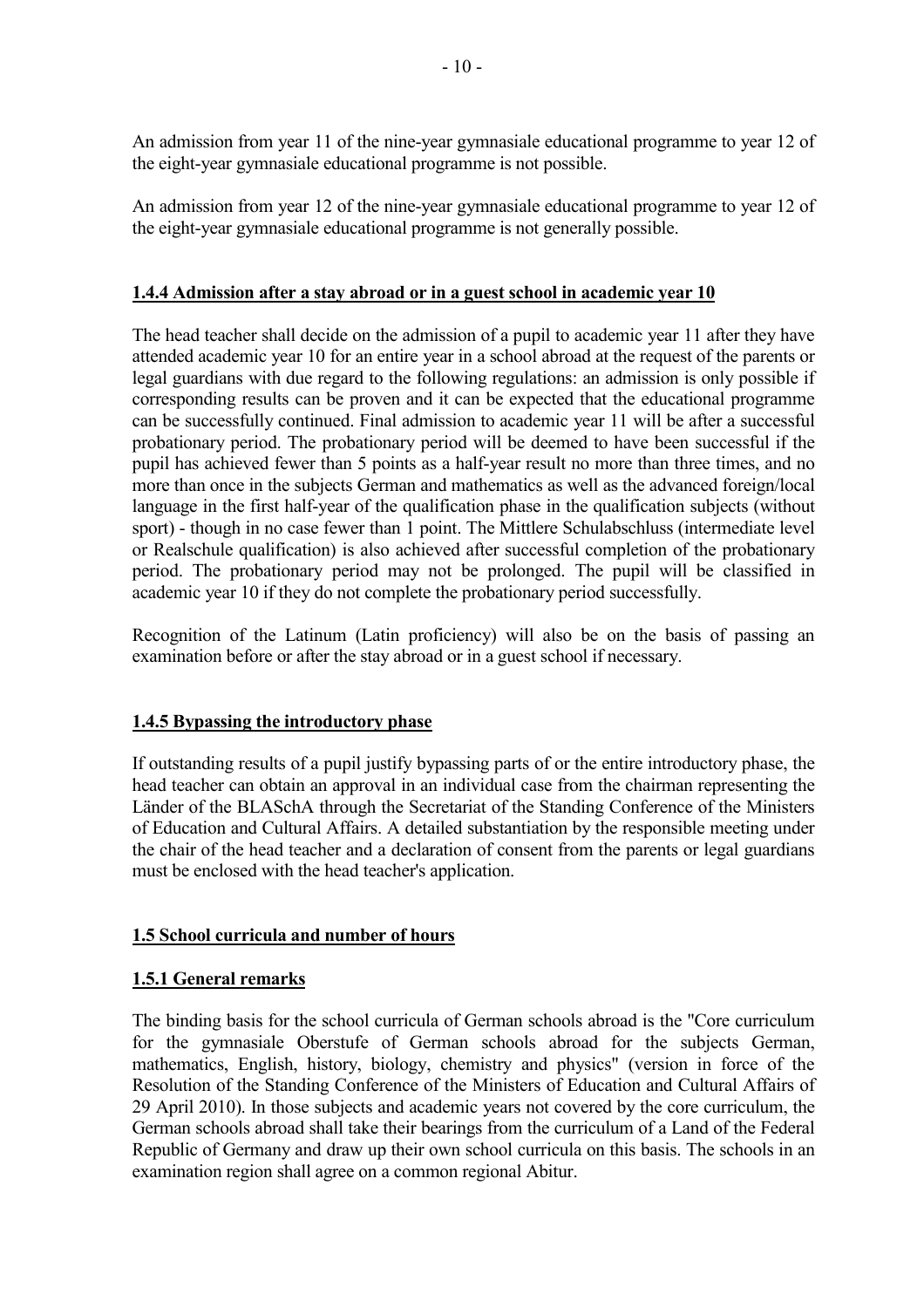The school curricula for the foreign/local language and bilingual subjects will be prepared on the same basis and supplemented by international and national / local language references. Attention shall be paid to those regulations agreed in the home state for the examination subjects that are the responsibility of the home state.

The school shall prepare a school curriculum for the local language as a subject, if necessary on the basis of the curriculum of the home state, that takes into account the different learning situations (first language, second language, foreign language).

The number of hours for each school is based on the contingent number of hours (version in force of the Resolution of the BLASchA of 21 March 2007).

# **1.5.2 Approval**

The number of hours, school curricula, languages of instruction and their changes must be approved by the BLASchA.

## **1.6 Qualifications**

In the qualification phase, the results achieved in all subjects in each half-year will be evaluated with a point score from 0 to 15. Half-year reports in accordance with Appendix 1 shall be issued for the four half-years in the qualification phase.

#### **1.7 Performance appraisals in the qualification phase**

#### **1.7.1 Half-year reports**

The grades shown in the half-year reports result equally from the results of the written tests in the half-year and the results achieved otherwise in lessons.

## **1.7.2 Written tests**

The following framework applies for written tests: The requirements with respect to form and content shall be adapted successively to the expected performances in the Abitur examination. This applies for both the marking as well as the assessment and grading. At least one test will be written in all subjects (except sport) in each of the first three halfyears; two tests shall be written in those subjects with a higher level of educational requirement. One test shall be written in all subjects in the half-year of the Abitur examination. One test can be substituted by a different, individually measurable record of achievement that is based on the requirements and format of the examination in the fifth examination subject for each subject during the first two half-years of the qualification phase. Approval for this shall be granted by the head teacher on the basis of the principles of performance appraisal defined in the overall staff meeting.

A review of the fields of competence speaking or listening comprehension and/or listening/reading comprehension that has the weight of a written test obligatorily replaces a written test in academic year 11 in the modern foreign languages.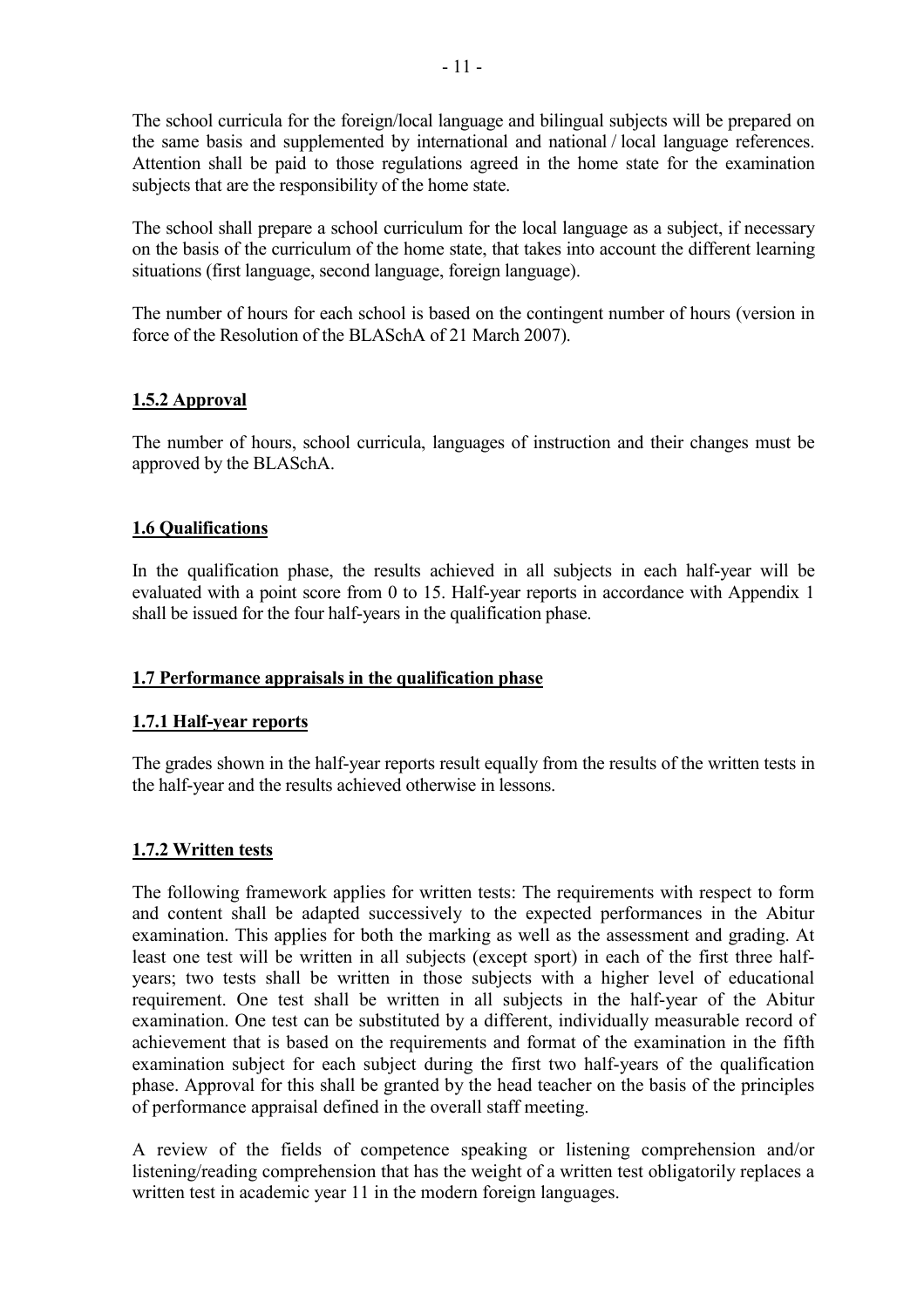The duration of the written tests depends on the specific requirements of the subject. The time frame must allow the pupil to prove their specialist and methodical competences. The minimum duration is 90 minutes. The maximum duration may not exceed the time allowed for the written Abitur examination.

# **1.7.3 Absence**

If a pupil misses a written test for reasons for which they can be held responsible the written test will be evaluated with 0 points. The written test shall be repeated at a later date in the case of absences for reasons for which the pupil cannot be held responsible. A doctor's certificate shall be presented in cases of illness.

A substitute test can also be scheduled by the end of the half-year at the latest if there are insufficient grounds for a performance appraisal in one subject on account of the pupil's absences.

If a pupil misses the substitute test for reasons for which they can be held responsible, the results not achieved will be evaluated with 0 points.

## **1.7.4 Aids for written performance appraisals including the Abitur examination**

The following aids may be used in written performance appraisals:

- in all subjects, a spelling dictionary (German language) that fully implements the new German orthography according to the publishers and a bilingual dictionary
- a dictionary of the German language in German
- in each modern foreign language, a monolingual and a bilingual dictionary; in Latin, a bilingual dictionary;
- in mathematics and sciences, a collection of scientific formulae, a set of tables, pocket calculator; the type of approved pocket calculator (cf. the subject-specific notes on the Abitur examination in the subject mathematics) generally depends on the procedure in classes and on the structure of the question
- in history, a historical atlas
- in economics, a copy of the Basic Law and the constitution of the home state as well as a pocket calculator
- in social studies/politics, a text copy of the Basic Law and the constitution of the home state (without annotations)
- in geography, an atlas
- in religious instruction, the bible

No digital works of reference may be used.

The aids may not contain any written entries or markings.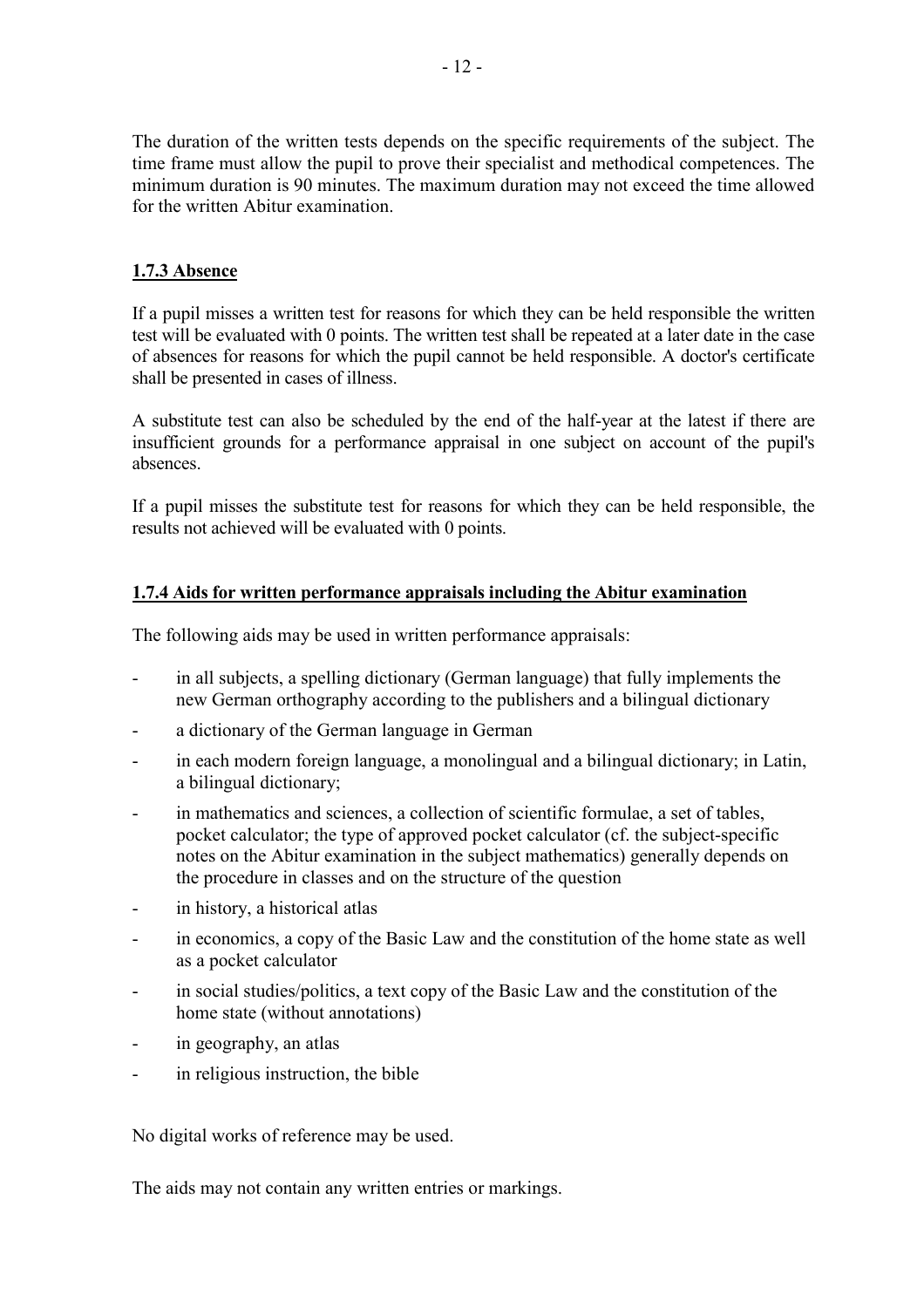If the subject teacher considers it necessary for a proper examination of the syllabus, he or she can wholly or partly rule out the use of aids in written tests during the qualification phase. Pupils must be informed that they will not be allowed to use aids when the written tests are announced.

Other aids that should be used in the Abitur examination shall be applied for from the head of examinations during the submission and choice of proposed questions for the written examination.

# **1.7.5 Aids for other performance appraisals (without the Abitur examination)**

The subject teacher shall decide which aids may be used in other performance appraisals taking into account the respective task.

# **1.8 Compensation of disadvantages in the qualification phase and Abitur examination**

# **1.8.1 Principle**

Pupils with a special needs can be granted compensation for disadvantages in the qualification phase and Abitur examination within the scope of a decision in individual cases that can be made up of the following components:

- measures regarding the organisation of the school
- technical aids
- support from educators and assistants with special needs training
- didactic-methodical measures
- compensation of disadvantages in performance appraisals

A compensation of disadvantages, in particular in performance appraisals, shall be applied for in writing by the pupil or their parents or legal guardians enclosing a specialist doctor's certificate. The decision on each individual application in the qualification phase and for the Abitur examinations lies with the representative of the Standing Conference of the Ministers of Education and Cultural Affairs responsible for the school based on the application and the head teacher's statements including the support plans and proposals for concrete measures to compensate disadvantages.

It must generally be ensured that these measures compensate the specific disadvantage without altering the requirements profile of the task.

The certificate for the Allgemeine Hochschulreife does not contain any comment on the granting of compensation for disadvantages.

In the gymnasiale Oberstufe and during the Abitur examination, no deviation from the general principles of a performance assessment is planned.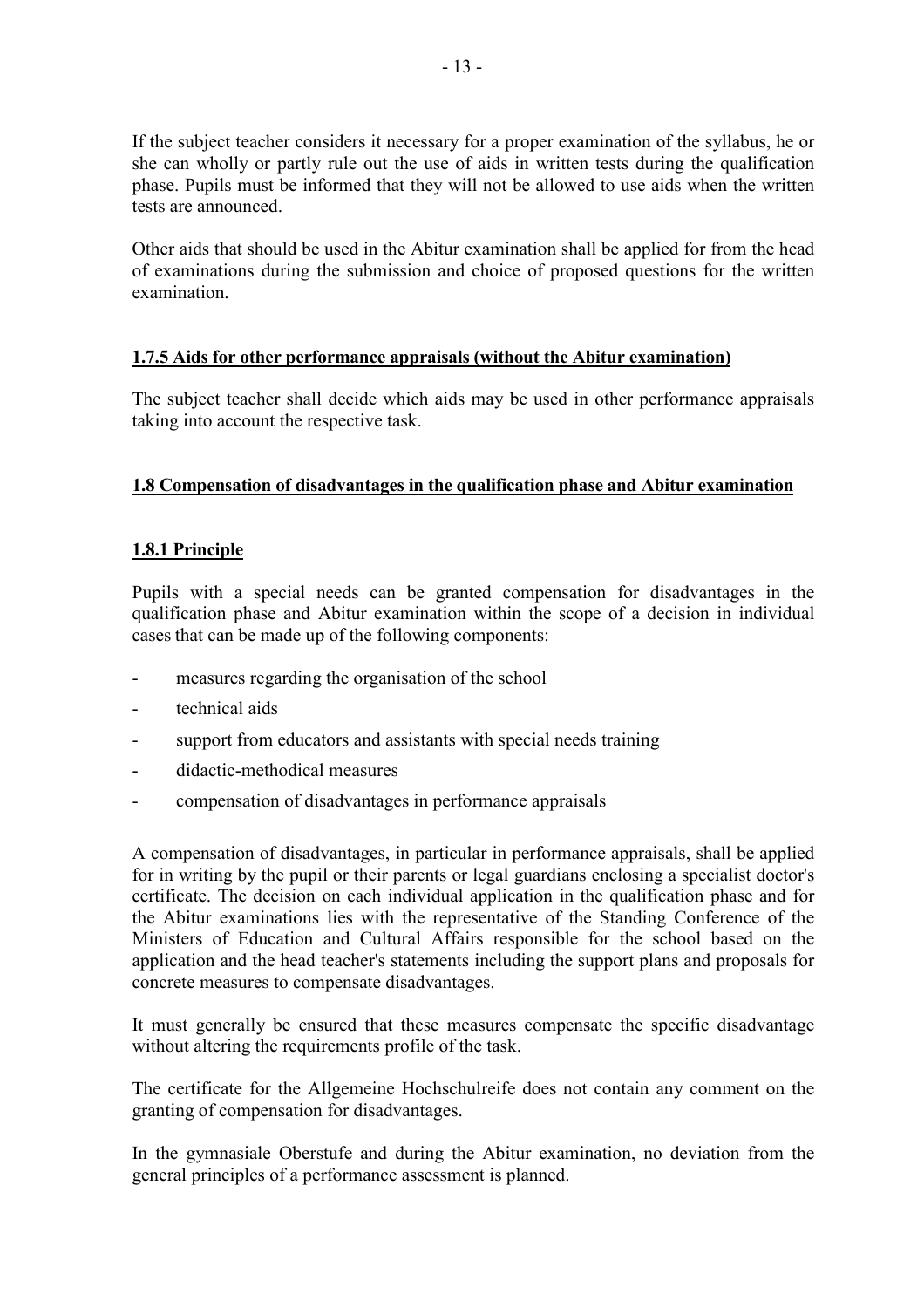## **1.8.2 Measures**

The measures to compensate a disadvantage that are listed below are for information purposes only and do not claim to be a complete list:

measures regarding the organisation of the school for normal lessons:

- choice of a suitable classroom (size, interfering noise, lighting conditions, suitable seats etc.)
- voluntary help from fellow pupils (pupil sitting alongside, help changing special rooms, provision of transcripts/lecture notes)
- creation of smaller classes if possible in the school
- appointment of a reliable contact person ("supervising teacher")
- information and advice for the class teacher (type of special needs, measures to compensate disadvantages, continued education courses etc.)
- information and advice for the legal guardians and fellow pupils
- provision of additional rooms and adequate facilities (e.g. toilets, doorways, lift)
- consideration when planning the school timetable
- suitable integration in school events (e.g. learning excursions, class trips, festivities)

#### Technical aids:

The school should provide the necessary technical aids as far possible depending on the type of special needs (e.g. computer, suitable tables).

Didactic-methodical measures:

- clearly articulated speech at a normal volume
- greater visualisation and/or verbalisation of the lesson content
- provision of teaching materials in a suitable form and to an adequate extent (e.g. lecture notes, copies, enlargements)
- consideration of more time needed

Compensation of disadvantages by the school in performance appraisals:

- possibility of providing the questions in both a written and oral form
- use of suitable task templates (e.g. enlargements)
- extension of the available time by up to fifty percent
- consideration of the ability to cope with examination situations (e.g. provision of breaks, additional rooms and supervisors)
- use of technical aids (e.g. computer, readers)
- substitution of examination methods: if pupils with special needs are only able to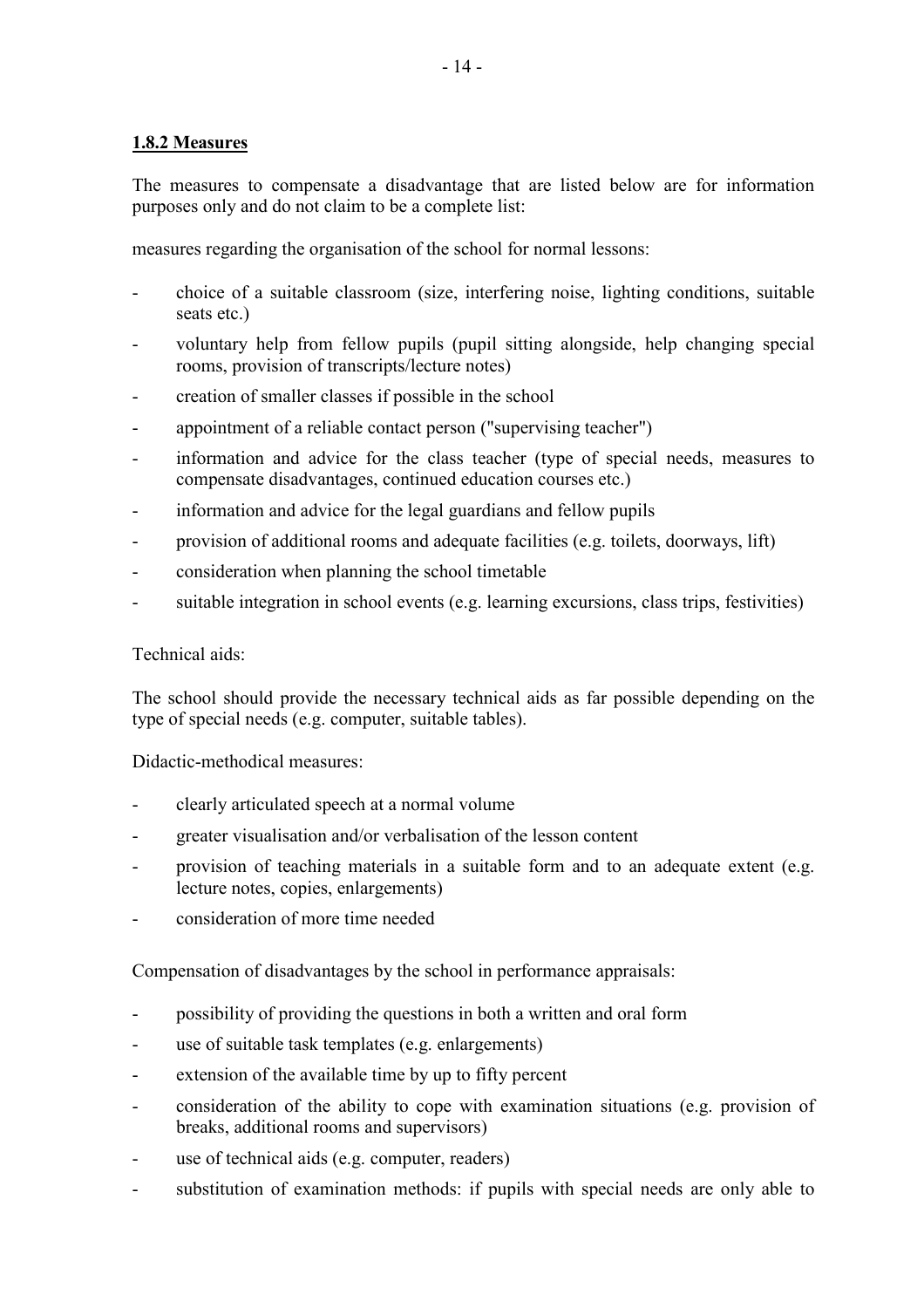satisfy oral or written forms of performance assessments with very great restrictions (e.g. graphic representations by visually impaired pupils, tests of listening comprehension by hearing impaired pupils), appropriate and equivalent substitute tasks shall be provided.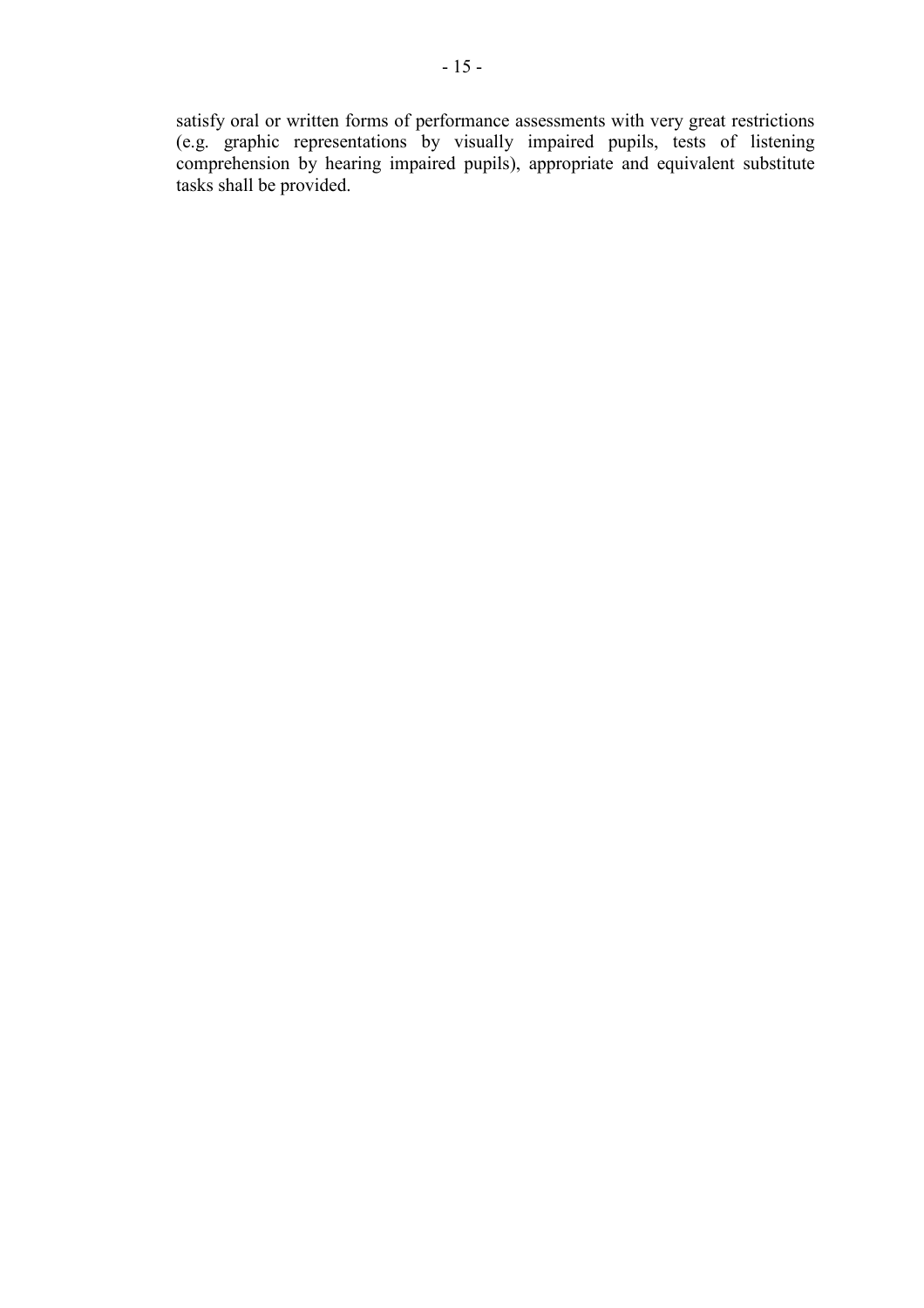# **Chapter 2: Holding the German International Abitur examination**

### **2.1. General notes on holding the written examination**

### **2.1.1 Dates**

The proposed dates for the examinations in the subjects with regionally agreed questions including resit dates will be agreed between the head teachers at least two years before the examinations. The proposed dates will be presented to the head of examinations for fixation. The head of examinations sets the further dates, for example for the submission of proposed questions or the sending of the assessment examinations.

The period for the written Abitur examination in all subjects should not exceed two weeks for both the main examination and the resit date. The resit date is generally set one month after the main date. The written examinations in a subject are to be set on the same date throughout the entire examination region, irrespective of whether the subject is examined in German, the foreign language or bilingually at the individual schools. If the schools in questions lie in different time zones it has to be guaranteed when determining the start of the examinations at the individual schools that no agreements can be reached between the candidates of different schools.

### **2.1.2 Coordinating the preparation of regionally agreed questions**

The regulations for coordinating the setting of questions shall be defined in an examination region. In addition to a head teacher, who shall be in charge of the overall coordination of the setting of questions for the region (overall coordinator), other head teachers will also coordinate questions on specific subjects (subject-coordinating head teachers). The head of examinations shall be notified of the agreement on the regulations for coordinating the setting of questions in due time, though at the latest with the registration of the examination in accordance with Section 12 of the examination regulations. The head of examinations shall decide if no agreement can be reached within the region.

Insofar as the questions are not set regionally, all subject teachers involved in the preparation shall submit the proposed questions to the head teacher for scrutiny and forwarding to the head of examinations.

## **2.1.3 Setting and type of questions**

All proposed questions must be structured so that the three requirement areas of the "Educational standards for the Allgemeine Hochschulreife" and the "Standardised requirements in the Abitur examination" (EPA) can be demonstrated. The primary focus of the examination performances to be produced should be on requirement area II. In addition, the requirement areas I and III should also be taken into account. Greater emphasis should be placed on requirement areas II and III in the subjects German, mathematics and an advanced foreign/local language taught at a higher level of educational requirement. This should be shown consistently in the expectations.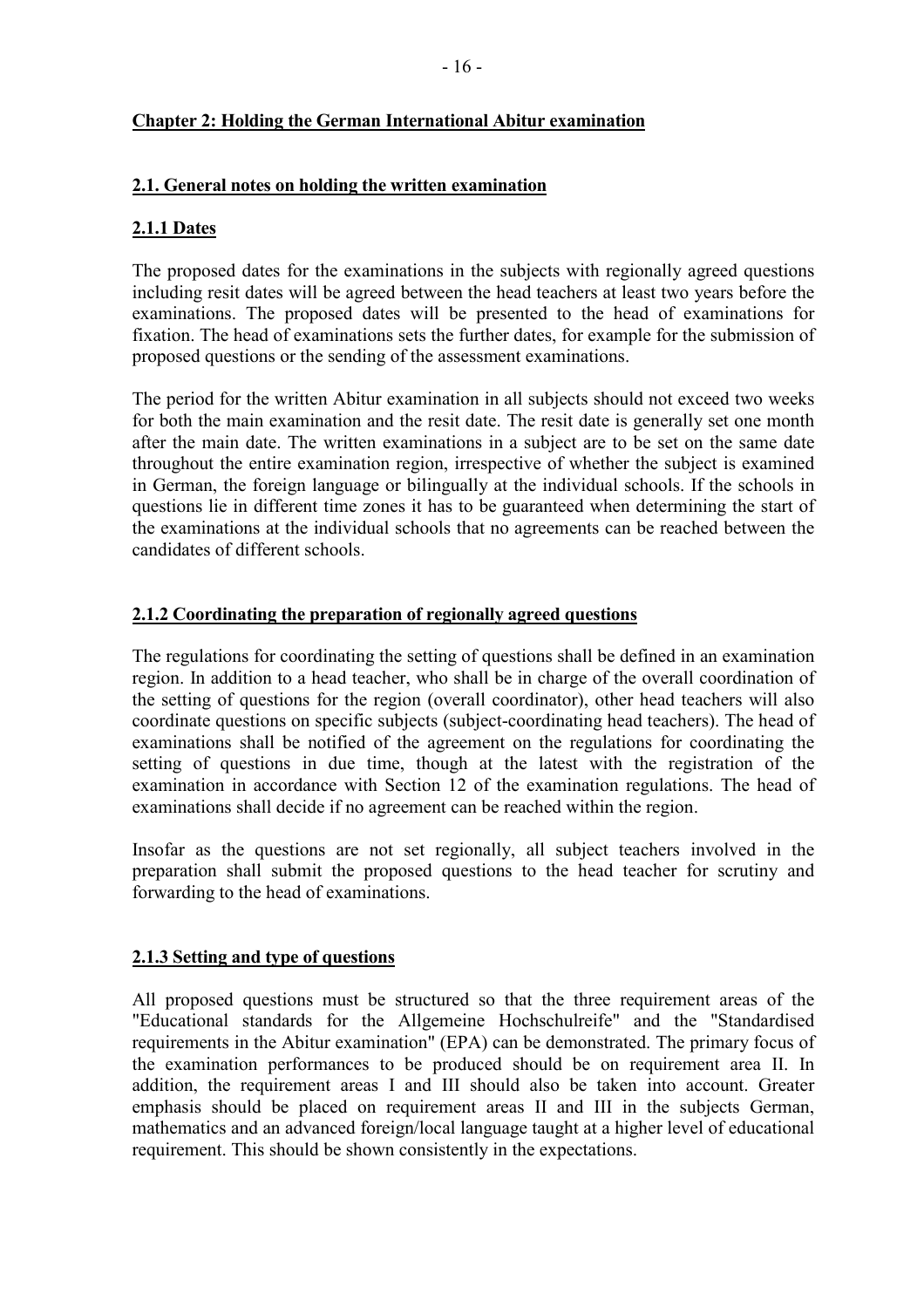The written examination questions in the seven subjects of the core curriculum shall be prepared on the basis of the binding competences specified in the core curriculum. Schoolspecific additions from the approve school curriculum that are not listed in the core curriculum do not form the basis for the written examination but may be taken into account in the oral examinations.

Each proposed examination question must allow an assessment that covers the entire range of grades.

The proposed question must arise from the lessons in the qualification phase and may not be limited to only one school half-year. Information on the corresponding relation to the lessons taught as well as the questions in the written tests held during the qualification phase must be enclosed with the proposed questions.

The original texts/materials on which the proposed questions are based must be substantiated with complete sources. They must have an appropriate form. Texts must be easily legible and their lines be numbered (in steps of five). In the foreign languages, the number of words, vocabulary aids and if necessary changes and abbreviations are to be added to the proposed questions.

A cover sheet in accordance with Appendix 2 shall be enclosed with each proposed question that contains the following information: date, subject, level of educational requirement, if necessary an application for an extension of the available time, aids that have been approved and applied for, premature opening of the envelope with the proposed questions on an experimental basis.

The proposed questions may not be taken from publicly accessible collections of questions.

The allowed types of question depend on the regulations of the relevant "Educational standards for the Allgemeine Hochschulreife" and the "Standardised requirements in the Abitur examination" (EPA) and possibly on the subject-specific notes.

The subject teacher meetings continuously discuss all aspects of the types of question and the organisation of the examination. The use of operators and the assignment to requirement areas and their weighting are agreed to ensure a standardised approach and procedure.

In those subjects in which the candidate is given one examination question to deal with, two proposed questions shall be presented in each case to the head of examinations for approval. In those subjects in which the candidate can choose between two examination questions, four proposed questions are to be submitted for approval in each case.

## **2.1.4 Linguality**

The examination subjects in German, foreign language and bilingual subjects will be examined in the language of their instruction.

In the case of bilingual subjects, both languages shall be taken into roughly equal account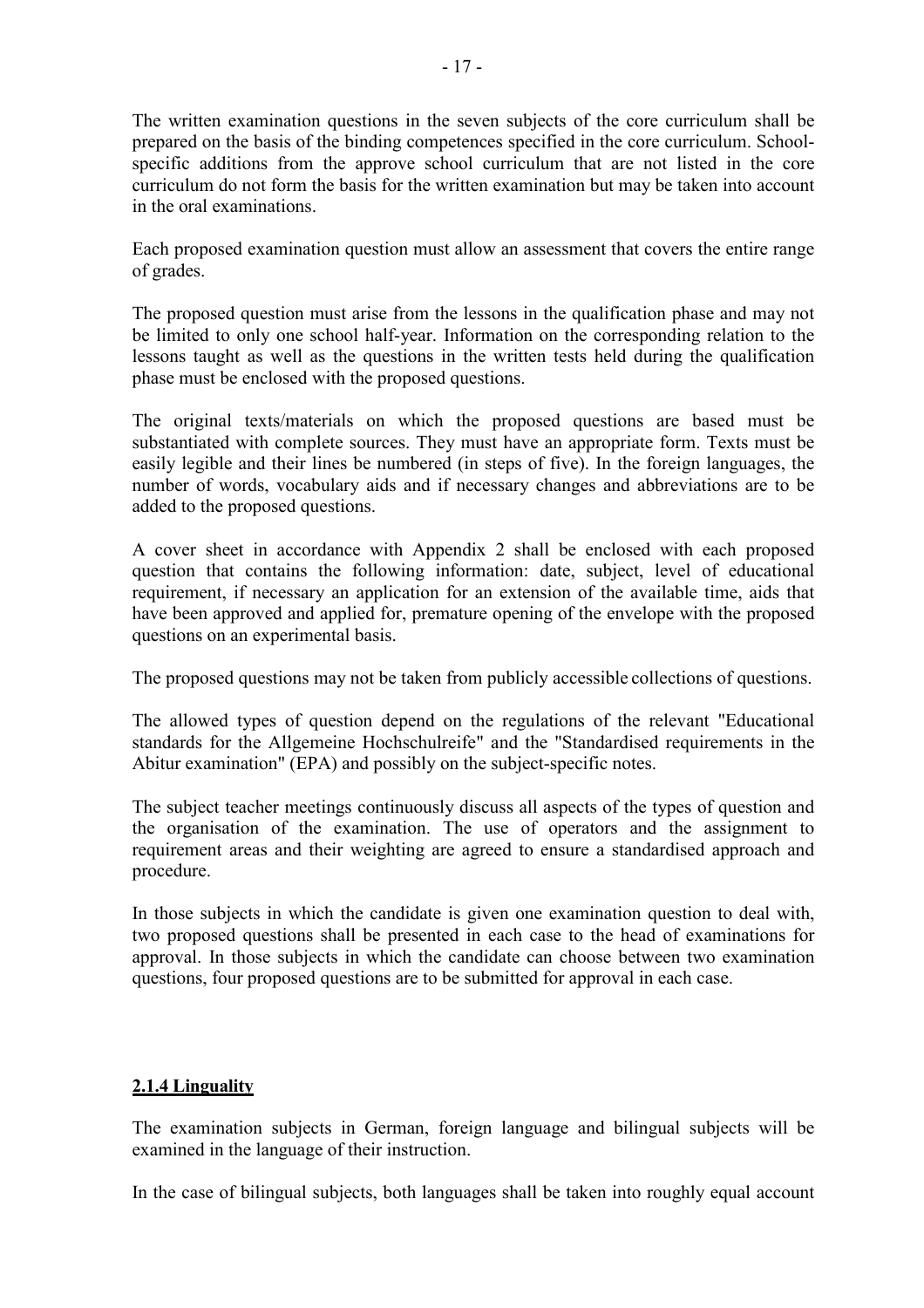in the examination questions.

The time allowed for German, foreign language or bilingual examination questions depends uniformly on the requirements in accordance with Section 21 (3) of the examination regulations.

Written examination subjects that are taught in different languages (German, bilingual or foreign/local language) in the schools in a region may differ in terms of the language but generally have an identical content, possibly with different materials. The same examination questions are always presented in different languages in subjects that are taught in the region in German and in the foreign/local language; the procedure may differ in justified cases for bilingual subjects.

### **2.1.5 Valuation units and key**

Valuation units are to be shown in every proposed question. The assignment of the valuation units achieved to grade points (see Section 3 (2) of the examination regulations) or grades (see Section 3 (1) of the examination regulations) is carried out according to the valuation key shown below.

The valuation in the subject German is not carried out by adding together partial performances, e.g. in the form of an evaluation sheet with fixed valuation units, but as a criteria-oriented overall appraisal of the result achieved and the individual approach.

| Valuation units as a percentage.       | Grade points | Grades       |
|----------------------------------------|--------------|--------------|
| 95 % and more                          | 15           |              |
| at least 90 $\%$ and less than 95 $\%$ | 14           | very good    |
| at least 85 % and less than 90%        | 13           |              |
| at least 80 $\%$ and less than 85 $\%$ | 12           |              |
| at least 75 $\%$ and less than 80 $\%$ | 11           | good         |
| at least 70 $\%$ and less than 75 $\%$ | 10           |              |
| at least 65 $\%$ and less than 70 $\%$ | 09           |              |
| at least 60 $\%$ and less than 65 $\%$ | 08           | satisfactory |
| at least 55 $\%$ and less than 60%     | 07           |              |
| at least 50 $\%$ and less than 55 $\%$ | 06           |              |
| at least 45 $\%$ and less than 50 $\%$ | 05           | adequate     |
| at least 40 $\%$ and less than 45 $\%$ | 04           |              |
| at least 34 $\%$ and less than 40 $\%$ | 03           |              |
| at least 27 $\%$ and less than 34 $\%$ | 02           | poor         |
| at least 20 $\%$ and less than 27 $\%$ | 01           |              |
| less than 20 $\%$                      | $\theta$     | very poor    |

Valuation units will only be shown and awarded as whole numbers.

If the evaluation of a pupil's performance is based on valuation units these must also be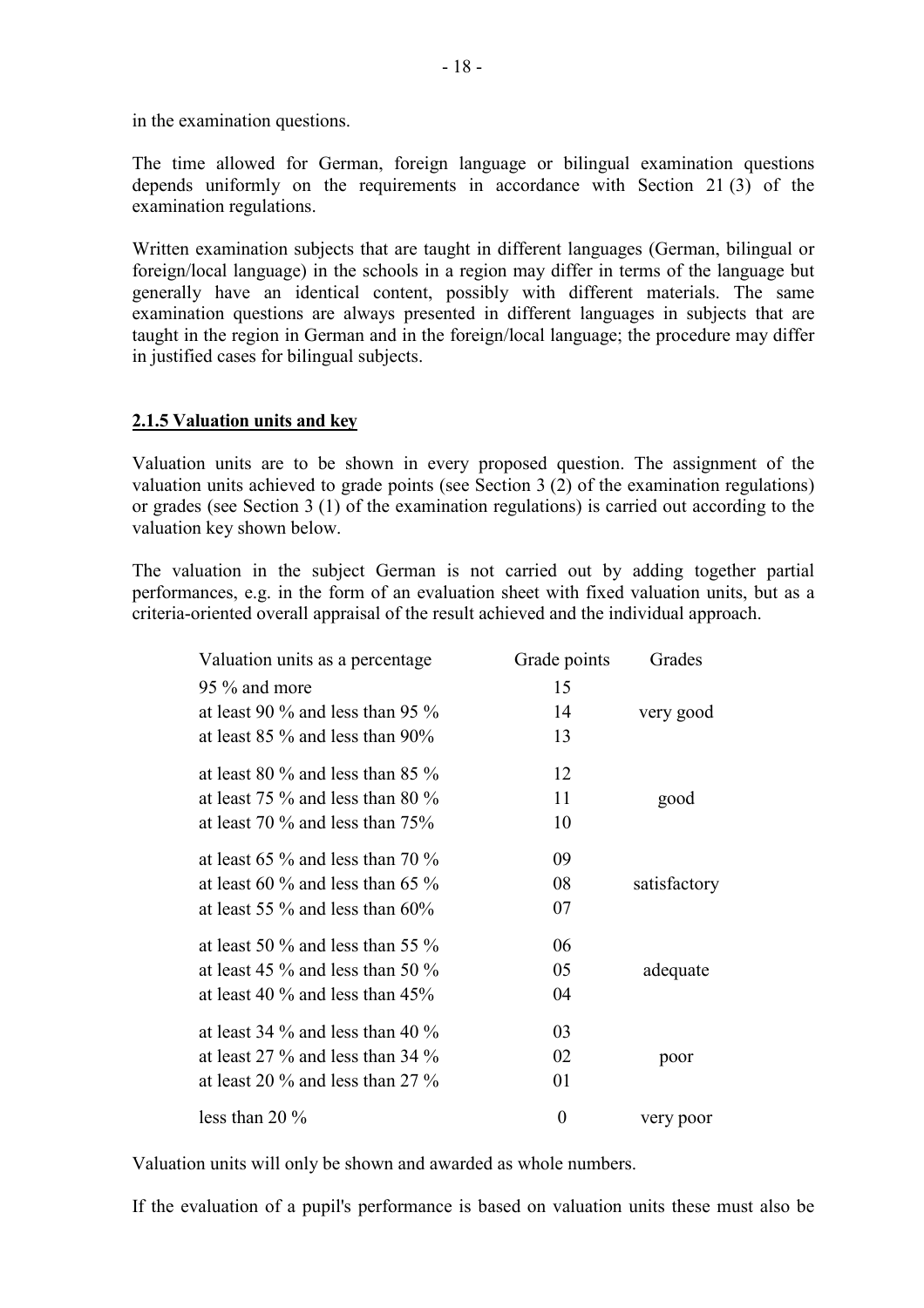specified in the materials for the candidates.

### **2.1.6 Ensuring confidentiality**

The head teacher is responsible for ensuring confidentiality when preparing and submitting the proposed questions as well as when preparing and carrying out the examination.

The head teacher shall present each subject teacher involved in the preparation with a nondisclosure agreement for signing before the start of their cooperation (in accordance with Appendix 3) for every round of examinations. This agreement must also be handed in by the subject teachers who become aware of the questions during the preparatory and examination procedure, in particular by the members of the relevant subject-specific examination board. The agreements must be filed with the examination papers by the head teacher. Any clues given about the proposed questions that are submitted will jeopardise the recognition of the examination.

Every breach of confidentiality when preparing the questions and in the examination procedure shall be reported to the head of examinations and the Secretariat of the Standing Conference of the Ministers of Education and Cultural Affairs by the head teacher as soon as they become aware of this. These then decide on any measures to be taken in agreement with the chairman representing the Länder of the BLASchA.

If a breach of confidentiality only becomes known after the written examination has been held, all schools in the region may have to repeat the examination with new questions depending on the severity of the breach of confidentiality.

#### **2.1.7 Approving the proposed questions**

The head of examinations assesses the proposed questions in accordance with Section 19 (6) of the examination regulations. Should these require major changes, the proposed questions must be revised and re-submitted for approval. A corresponding number of all of the final proposed questions submitted for approval shall be kept by the head teacher for the candidates in all of the schools in the region.

On completion of the appraisal, the head of examinations approves the acceptable proposed questions and sets the examination questions to be answered by the candidates in the examination region for the main date and resit date.

The head of examinations sends the approved examination questions for answering to all of the head teachers in the region according to the following procedure:

a) If the head of examinations approves proposed questions without any changes, all of the affected head teachers in the region shall receive the submitted cover sheet with the decision in a sealed envelope that is to be opened on the day of the examination. On this cover sheet, the head of examinations specifies which of the approved examination questions are to be handed out to the candidates for answering on the main date and which, if necessary, on the subsequent date.

b) If the head of examinations approves and sets a proposed question in a science subject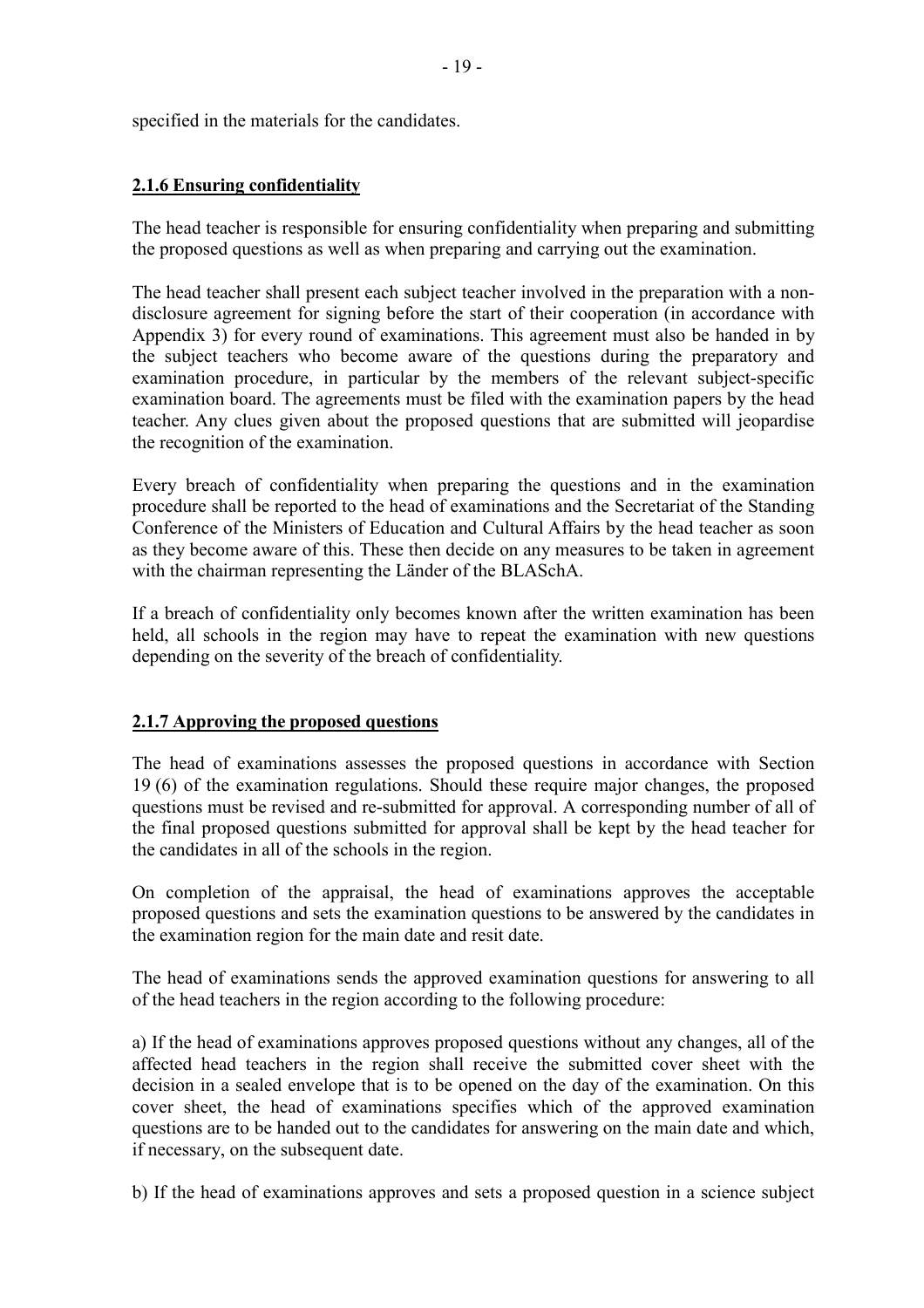that is to be answered on the basis of an experiment, all of the affected head teachers shall receive the submitted cover sheet with the decision in a sealed envelope that is to be opened one day before the relevant written examination. The sealed envelope will be marked accordingly by the head of examinations.

c) If the head of examinations amends proposed questions, all of the affected head teachers in the region shall receive the amended examination questions including the submitted cover sheet with the decision in a sealed envelope that is to be opened one working day before the examination. The sealed envelope will be marked accordingly by the head of examinations.

d) Proposed questions that have been approved but not chosen by the head of examinations for the current academic year can be dealt with in accordance with Section 2.1.8 of these guidelines under the premise of confidentiality.

## **2.1.8 Re-use of proposed questions**

Those proposed questions that have been approved by the head of examinations but not chosen for answering shall be kept in safekeeping by the head teacher in accordance with Section 19(1) of the examination regulations.

Provided confidentiality is maintained, proposed questions that have been approved but not chosen for answering can be re-submitted in an updated form. The head of examinations must be notified of the re-submission.

Proposed questions that have been presented to the candidates for selection may not be reused, irrespective of whether they have been chosen by the candidates.

Questions for a subsequent examination date can be re-submitted in an updated form if no resit date is held on the subsequent examination date. The head of examinations must be notified of the re-submission.

## **2.1.9 Opening of the approval**

On the date of the respective written examination, the head teacher shall be informed which of the approved questions are to be handed out to the candidates on the main date and which on the subsequent date.

#### **2.1.10 Subsequent examination date (resit date)**

The head teacher notifies the head of examinations immediately after the main date of those subjects in which a non-participation was determined in accordance with Section 35 of the examination regulations, informing them of the grounds for the non-participation and enclosing corresponding proofs (doctor's certificate, etc.). The head teacher also notifies the head of examinations if no non-participation has been determined.

In the case of a resit date with regionally agreed questions the head teacher immediately notifies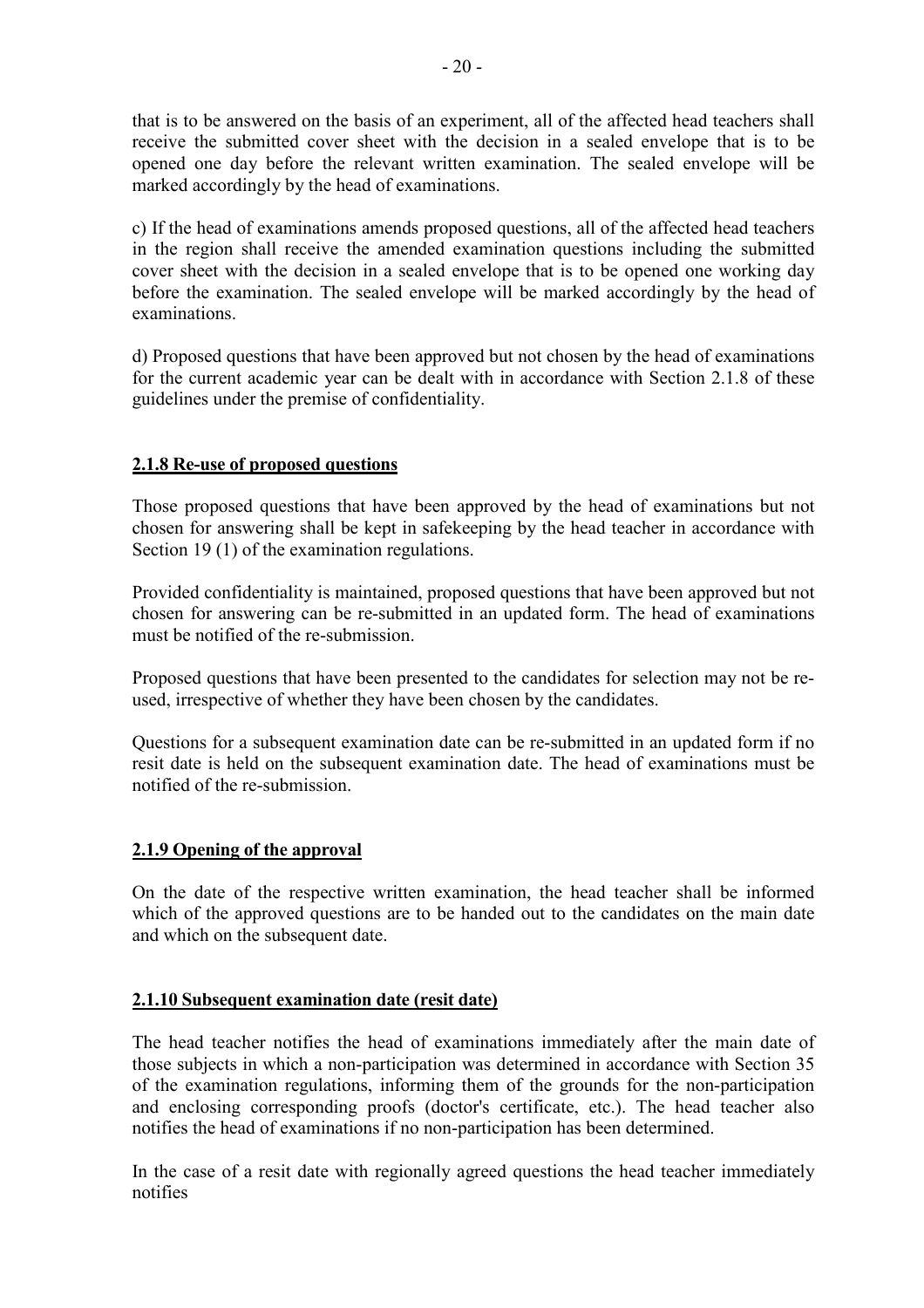all head teachers in the region about the subsequent examinations to be held without informing them of the participating pupils.

Those questions set by the head of examinations shall be presented at the resit date. A suitable number of new questions may have to be prepared and approved by the head of examinations.

### **2.1.11 Procedure for written examination**

The procedure for the written examination is based on the requirements of Section 21 of the examination regulations.

Subject- or question-specific organisational preparations are to be taken by the subject teacher (subject-specific examiner) (e.g. set up of an experiment, check of the proper working order of playback devices).

Each candidate shall be given a cover sheet in accordance with Appendix 4 along with the examination question that is part of the examination papers.

A written record shall be kept of the written examination in each subject in accordance with Section 21 (7) of the examination regulations (in accordance with Appendix 5). This written record shall state when the available time began and when the individual papers were handed in, how long each single teacher supervised the work and when individual candidates left the examination room. A note shall be made of special occurrences stating the circumstances and any measures taken. The seating plan in accordance with Section 21 (2) of the examination regulations shall be enclosed with the written record. The written record is to be signed by every supervising teacher for the relevant period of supervision.

#### **2.1.12 Marking procedure and assessment of grades for the written examination papers**

Initial marking shall take place at the examination school by the subject teacher in accordance with Section 22 (3) of the examination regulations. The first corrector documents the corrections with correction marks and explanatory marginal notes and prepares a report for each examination paper as well as an overall report on the examination group in accordance with Section 22 (4) of the examination regulations before forwarding to the second corrector.

Final marking generally takes place at the examination school. The head teacher must state, at the latest with the registration of the examination, whether the regular final marking shall take place at their own school or whether final marking will be requested at a different school in the region. At the head teacher's suggestion, the head of examinations shall appoint the subject teacher to carry out the final marking.

Each examination paper will be marked thoroughly by a second corrector independent of the first corrector and assessed by a point score and grade (if necessary with a trend). The final marking shall be documented by marginal notes in a colour different to those of the initial marking.

In the event of a different overall assessment by the second corrector, he/she shall prepare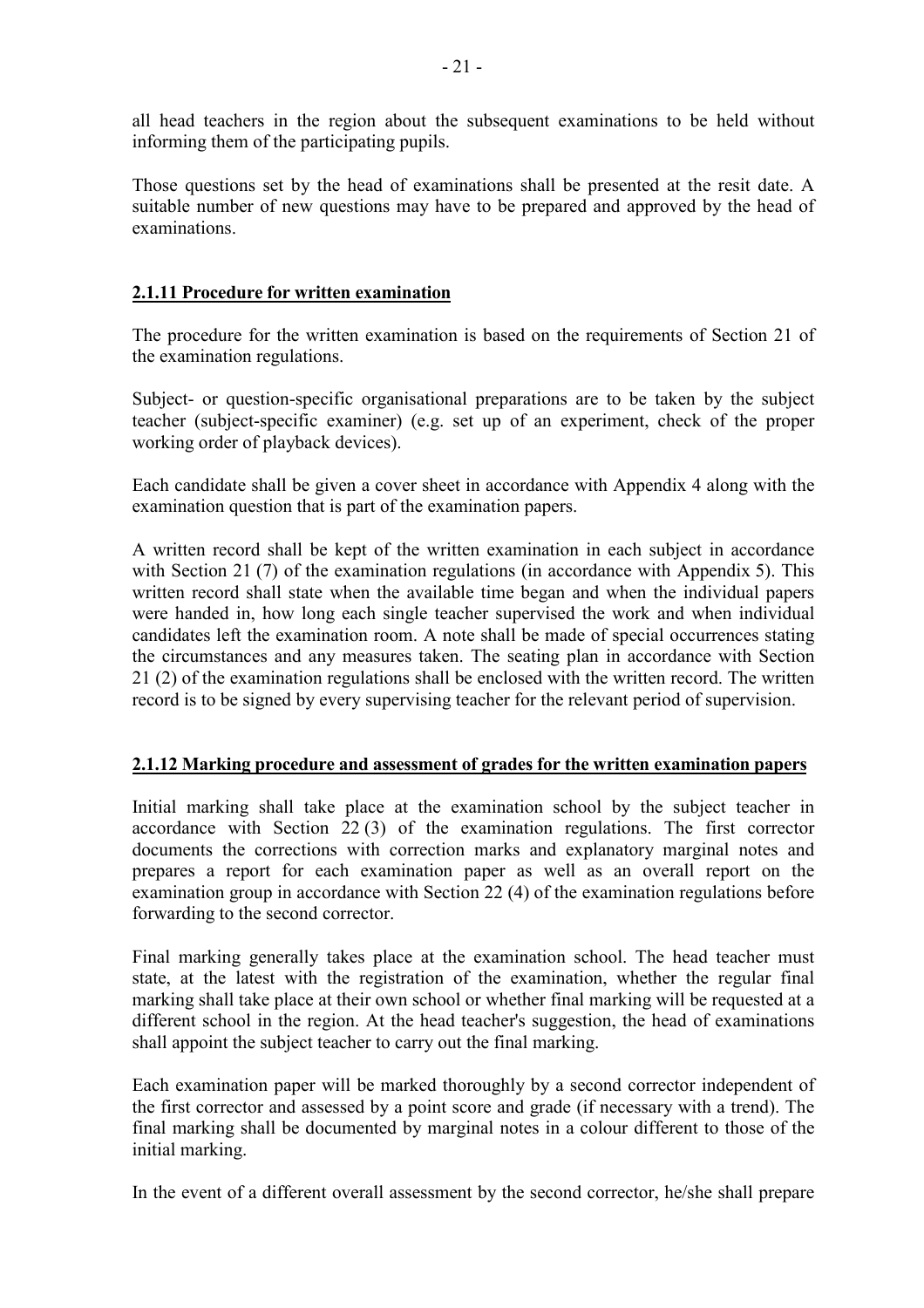a second report. On the basis of these two reports, the first and second corrector shall attempt to arrive at a joint assessment proposal. If a joint assessment proposal cannot be reached, the work along with the two reports will be submitted to the head of examinations for a decision.

Before handing over the examination papers to the head teacher, the cover sheet shall be supplemented by details of the proposed grades of the first and second corrector as well as the date and complete signatures of the first corrector and second corrector.

The corrections shall be assessed and the grades awarded by the head of examinations. The papers for assessment by the head of examinations must be sent in by the school attended by the candidate even if final marking has taken place at a different school. A list of candidates in accordance with Appendix 6 shall be sent with the examination papers.

The head of examinations decides for their region whether all papers or only a selection of at least six papers from each subject and class are to be submitted from the individual schools. If only a selection is to be submitted, the head of examinations shall decide whether the choice is to be made by the school, for example by submitting two papers each from the upper, middle and lower performance range, or whether he/she shall request concrete papers, for example on the basis of the grades. Papers that are assessed differently by more than two grade points in initial and final marking must be submitted in every case.

## **2.1.13 Notes on the marking, evaluation and assessment**

When assessing the examination performance, the criteria for a "good" and an "adequate" result are to be taken into account as defined in the "Educational standards for the Allgemeine Hochschulreife" and "Standardised requirements in the Abitur examination" (EPA). Further notes on the assessment shall be defined for specific subjects.

Marking must make the merits and shortcomings of a paper transparent in the form of marginal notes and correction marks in the margins of the examination papers. The evaluation and the formulations in the report shall be based on the approved description of the pupil's expected performance (expectations) and the subject-specific notes on assessment. The assessment must be verifiable.

Serious and frequent infringements of linguistic accuracy in the language of instruction or poor presentation can lead to the deduction of 01 to 02 grade points in the written examination result. No deductions shall be made for infringements of linguistic accuracy if these are already the subject of the subject-specific assessment criteria.

## **2.1.14 Correction marks**

The following shall be used as correction marks:

| O | Orthography |
|---|-------------|
|---|-------------|

- Exp Expression
- P Punctuation
- W Word
- Gr Grammar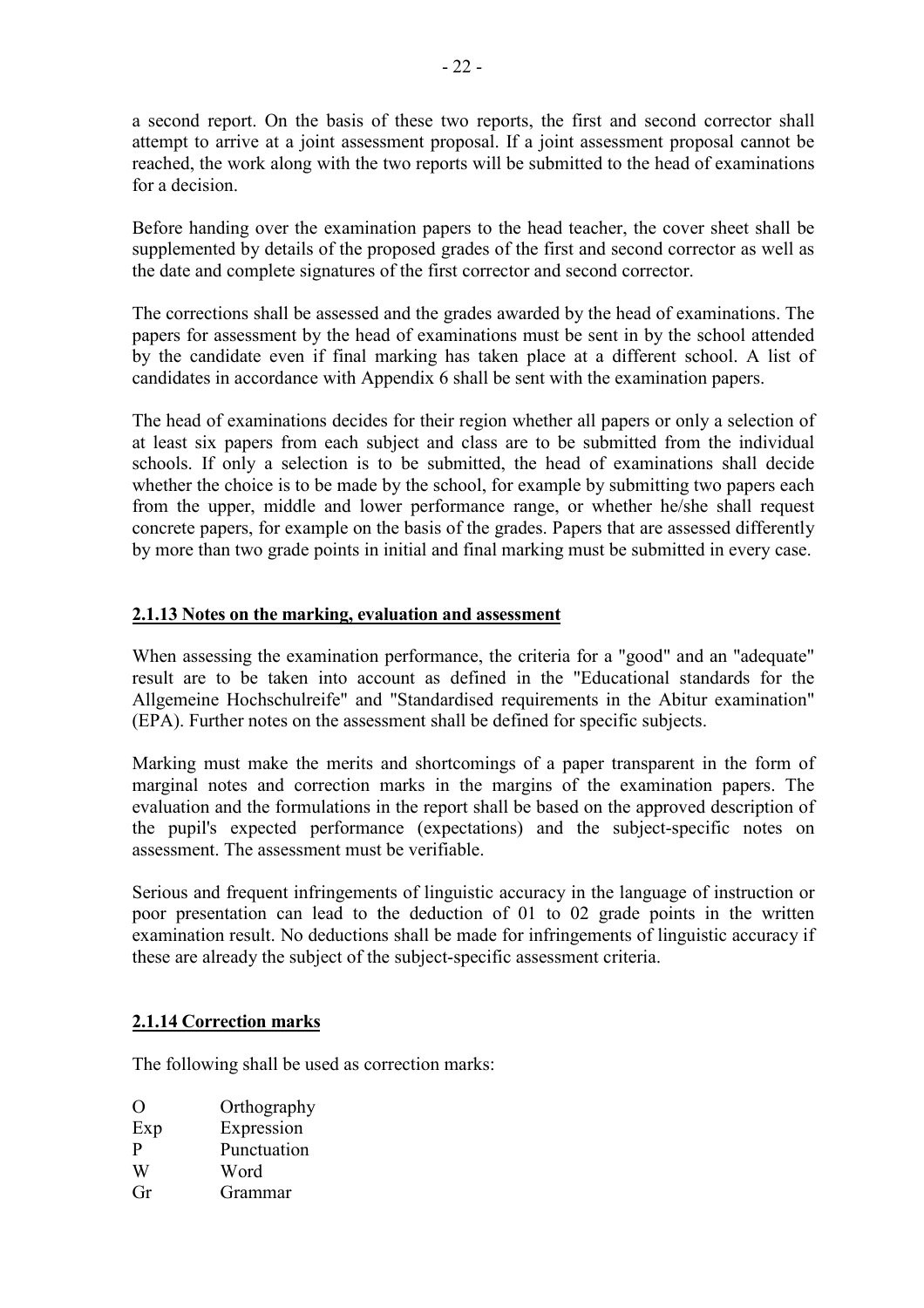| Syn  | Syntax      |
|------|-------------|
| Ref  | Reference   |
| Art  | Article     |
| Gen  | Gender      |
| Mod  | Mode        |
| Prep | Preposition |
| Conj | Conjugation |
| т    | Tense       |

Further subject-specific correction marks are possible. The subject-specific correction marks will also be agreed regionally for the regionally agreed questions, and by the subject teacher meeting for the individual school in the other subjects.

#### **2.1.15 Correction marks in foreign/local language subjects**

Foreign/local language correction marks are used for when marking foreign/local language subjects.

Incorrect punctuation will be marked but not graded as a mistake.

Mistakes in expression shall be marked by a horizontal and/or vertical wavy line.

Repeated mistakes will be marked but not evaluated.

| <b>English</b>            | French                  |                          |
|---------------------------|-------------------------|--------------------------|
| $g$ (grammar)             | G (Grammaire)           | Grammar                  |
| <b>o</b> (orthography)    | <b>O</b> (Orthographe)  | Orthography              |
| $l$ (lexis)               | $L$ (Lexique)           | Lexis                    |
| $c$ (content)             | $C$ (Contenu)           | Content                  |
| ref (reference)           | Ref (Référence)         | Unclear, wrong reference |
| exp (expression)          | <b>Exp</b> (Expression) | <b>Expression</b>        |
| $\mathbf p$ (punctuation) | <b>P</b> (Ponctuation)  | <b>Punctuation</b>       |
| rep (repetition)          | <b>Rep</b> (Répétition) | <b>Repeated mistake</b>  |

#### **2.2 General notes on holding the oral examination**

#### **2.2.1 Dates**

The head teacher shall propose the dates for the oral examinations when they register the examination with the Secretariat of the Standing Conference of the Ministers of Education and Cultural Affairs in accordance with Section 12 of the examination regulations, at the latest at the start of the first half-year of the final academic year. The dates shall be set by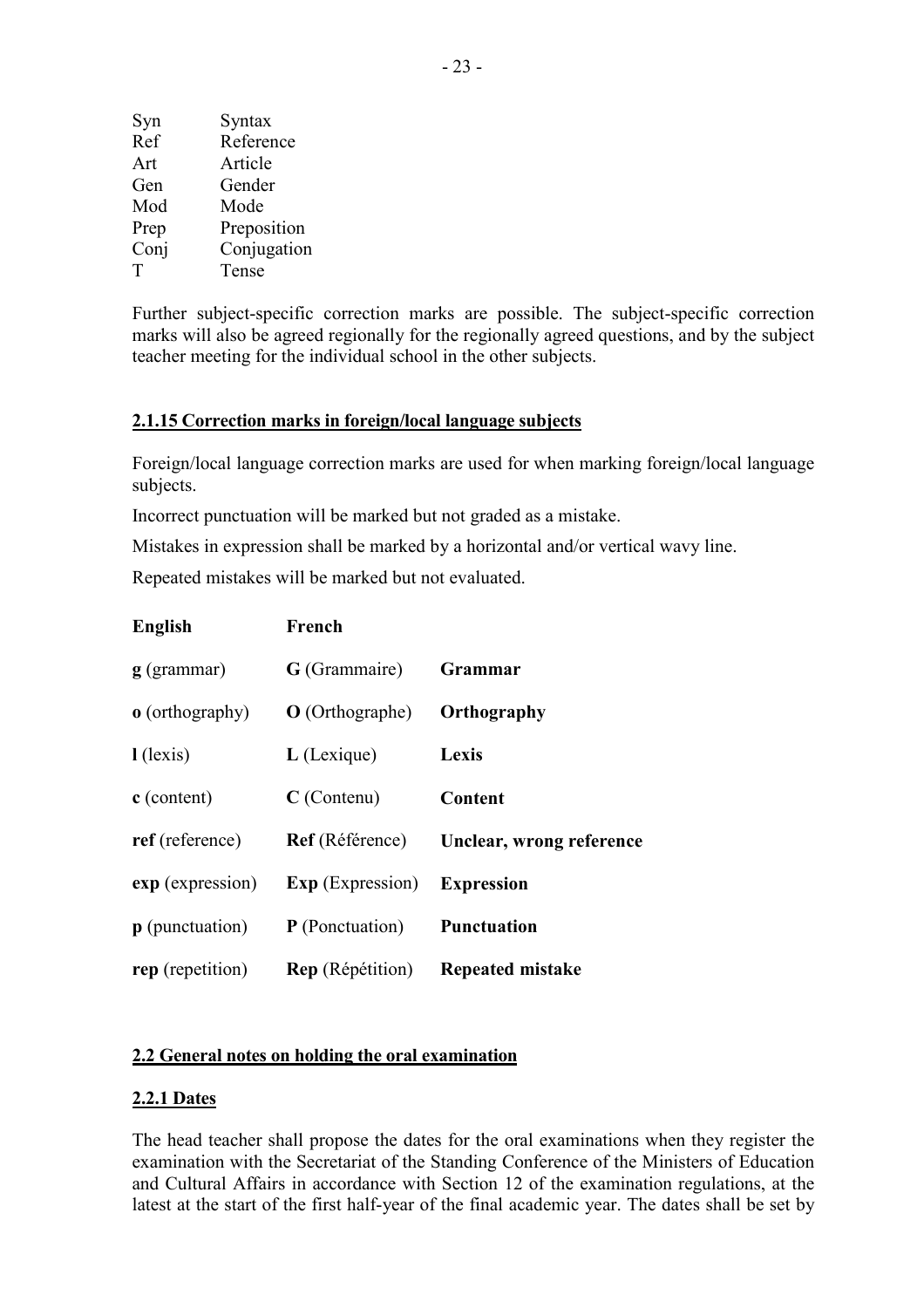the head of examinations.

### **2.2.2 Organisation of the examination**

The head teacher sends the proposals for the composition of the subject-specific examination board to the head of examinations. The head of examinations shall appoint the subject-specific examination board in accordance with Section 9 (3) of the examination regulations at the latest at the end of the last half-year of the final academic year.

## **2.2.3 Linguality**

An oral examination in the fourth or fifth examination subject can he held in a German, foreign language or bilingual subject. The examination subjects will be examined in the language of their instruction.

In bilingually taught subjects, the question and materials should correspond to the examination language. The examination language is generally changed at the transition from the first to the second part of the examination.

In the oral examination in a subject taught in a foreign language or bilingually, the results achieved in the subject will be evaluated.

### **2.2.4 Written record**

The procedure for the oral examination in accordance with Section 27 of the examination regulations shall be documented in writing. The supervising teacher shall sign a written record of the preparation time in accordance with Appendix 7 according to the requirements of Section 27 (4) of the examination regulations. The subject-specific examination board shall sign a written record of the individual examination in accordance with Appendix 8 according to the requirements of Section 27(8) of the examination regulations.

In foreign languages, the written record shall be prepared in the language in which the examination is held. The assessment shall be substantiated in German.

The notes made by the candidate during the preparation time will be enclosed with the written record of the individual examination. The question and the expectations shall be included in the written record of the examination for each examination group that is examined with the same question.

## **2.2.5 Fourth examination subject**

## **2.2.5.1 Setting and type of questions**

The examination questions must cover the three requirement areas. As in the written examination, the focus shall be on the requirement area II.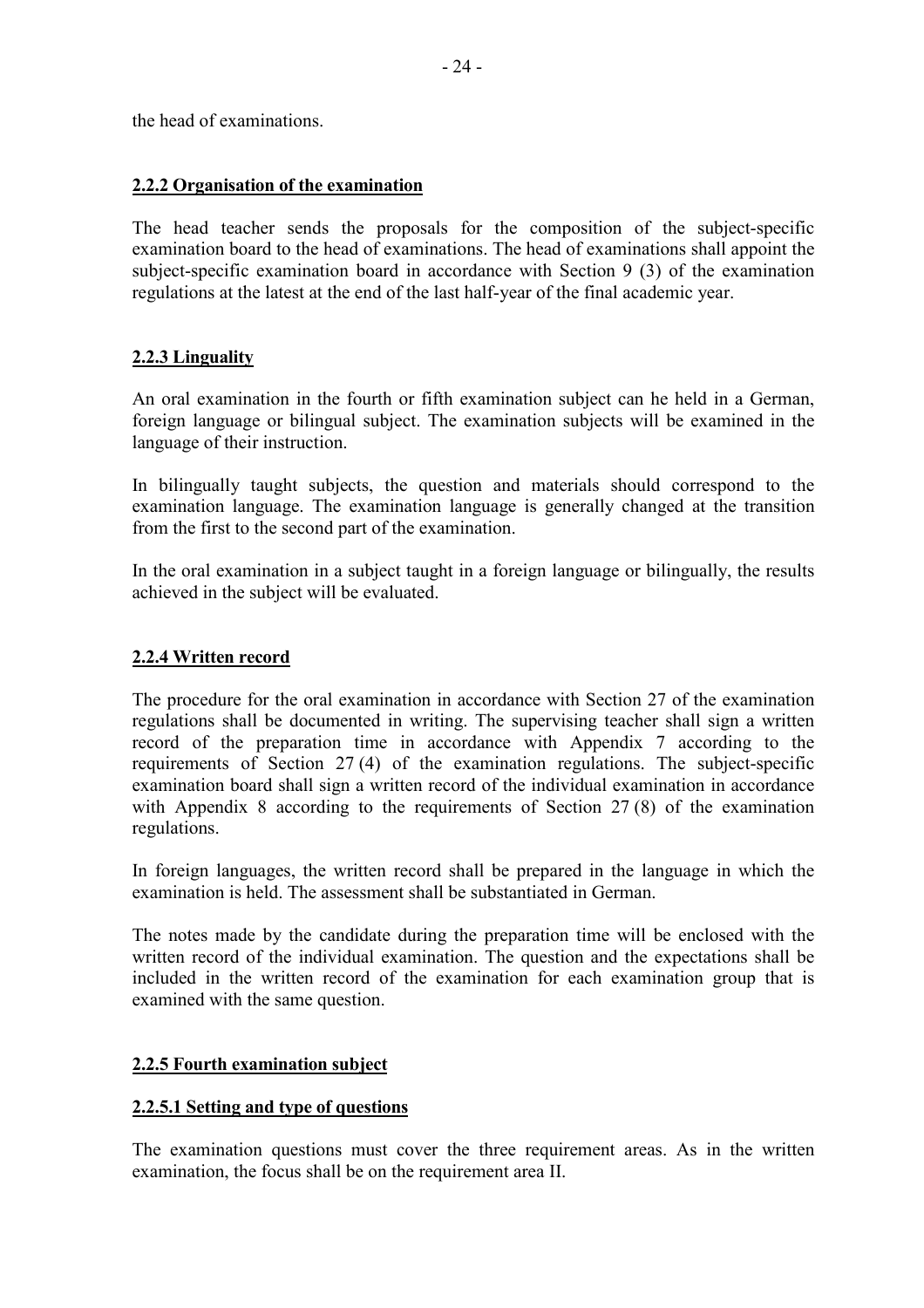The requirements of Section 28 of the examination regulations must be taken into account when preparing the proposed questions. Care must be taken to ensure

- that the requirement areas are covered and appropriate operators are used
- that no questions set in previous examination years are submitted that have not been edited or updated
- that the type of question requires an independent solution by the candidate
- that the two parts of the examination are roughly of equal length and that extensive new material is used for the second part

Text templates should not exceed one page with a 1.5 pt line spacing. The original texts/materials on which the proposed questions are based must be substantiated with complete sources. They must have an appropriate form. Texts must be easily legible and their lines be numbered (in steps of five). In the foreign languages, the number of words, vocabulary aids and if necessary changes and abbreviations are to be added to the proposed questions. The proposed questions may not be taken unchanged from published collections of questions; the same also applies for publications on the Internet.

The proposed questions for the examinations in the fourth examination subject with all Appendices in accordance with Section 28 (3) of the examination regulations shall be presented to the head of examinations by the head teacher at the latest on the day before the start of the oral examinations. Care must be taken to ensure that there is an opportunity to discuss and change the proposed questions before the preliminary meeting in accordance with Section 26 of the examination regulations.

If the head of examinations discovers that a proposed question does not satisfy the requirements of the examination regulations and these guidelines, a corresponding amendment must be carried out by the subject teacher.

At the same time, the head teacher presents the head of examinations with the proposals for the chronology and the assignment of the questions. This is specified by the head of examinations in the preliminary meeting in accordance with Section 26 of the examination regulations.

On the day before the examinations, the subject-specific examiner deposits a sealed envelope containing the questions for the oral examination with the head teacher. The subject-specific examination board receives not only the questions for the examination but also the respective Appendices (explanation of the relation to the lessons taught and the expectation with reference to the requirement areas). Neither the candidate nor the participants in accordance with Section 29 (3) of the examination regulations receive this additional information. The chairperson of the subject-specific examination board specifies whether guests are to receive the questions for the examination.

The same procedure shall be used in the case of additional oral examinations in accordance with Sections 32 and 33 of the examination regulations.

#### **2.2.5.2 Organisation of the oral examination**

The examination in the fourth examination subject can be held as an individual or group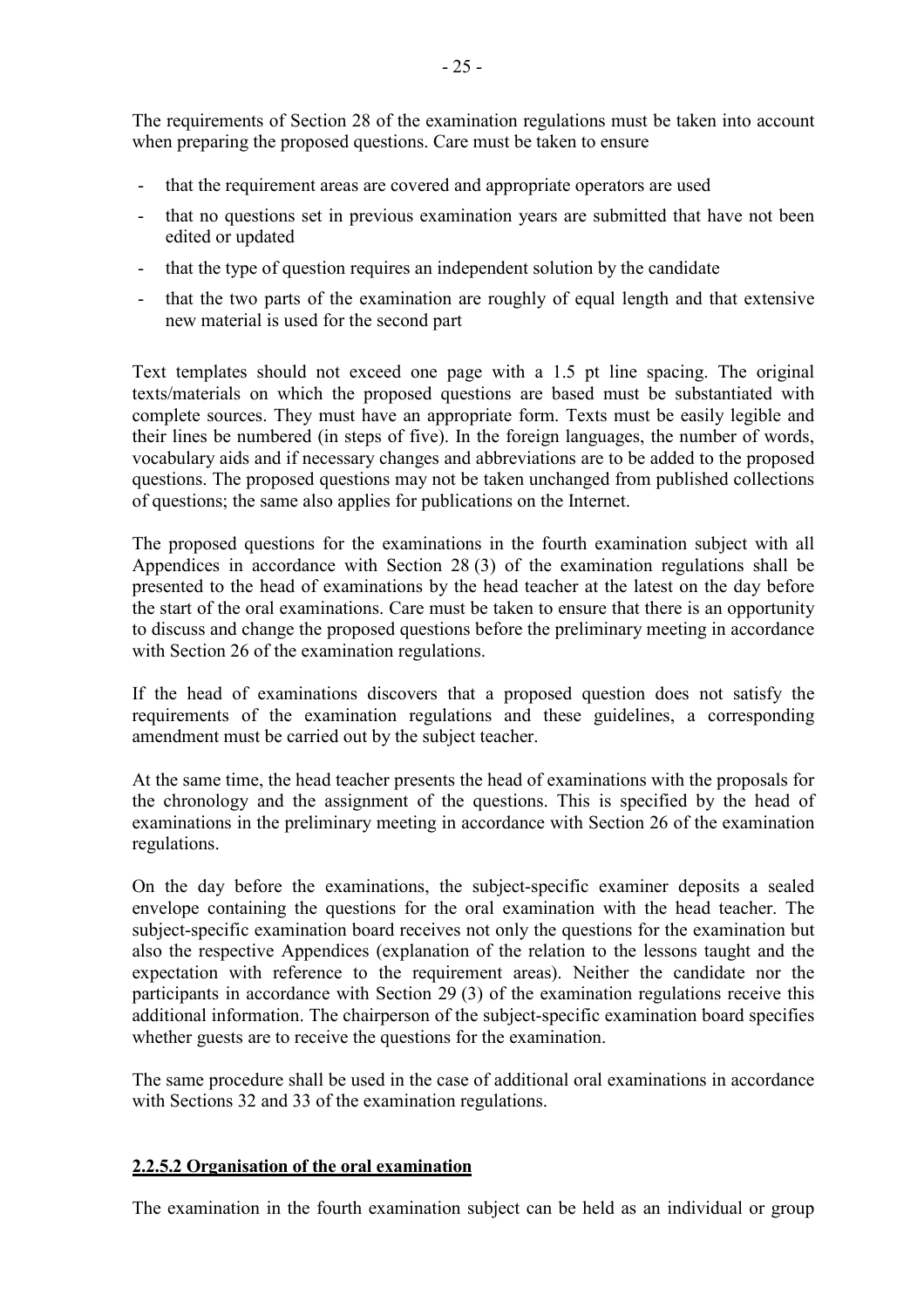examination. It is split into a presentation by the candidate and a talk.

In a group examination, each candidate shall be granted enough time to achieve an individually assignable examination result, in a reasonable total period, and given the opportunity to prove that they satisfy the requirements.

A maximum of three candidates in succession can be asked the same question. It has to be hereby ensured that the three candidates are not able to contact each other between the examinations.

The candidate will be given the question in writing and the text materials will also be generally in writing or in a suitable form in the case of other templates. The question may not be explained or any questions answered when the question is handed over and/or during the preparation time. The preparation time for the first part of the examination is twenty minutes. The candidate may make notes on paper stamped with the current date during the preparation time under the supervision of teachers.

The candidate is expected to make a coherent presentation in the first part of the examination. Interventions and questions during the first part of the examination are only allowed if the candidate has obviously misunderstood the question.

The discussion in the second part of the examination shall develop the wider factual context and further factual subjects. The use of operators by the subject-specific examiner is also necessary in the second part. It is not planned that candidates should answer detailed new questions that have been presented in writing in the second part of the examination.

Care should be taken to ensure that the three requirement areas can be demonstrated on both parts of the examination.

All of the examination papers including the questions, materials and candidate's notes made during the preparation time shall remain in the examination room at the end of the examination.

## **2.2.5.3 Assessment**

An assessment with "good" (11 points) assumes that nearly four fifths of the overall result has been achieved, whereby results have to be achieved in all three requirement areas. An assessment with "adequate" (5 points) assumes that results in a requirement area beyond requirement area I have been achieved and that roughly half of the expected overall result has been achieved.

The following abilities are to be proven in an oral examination:

- to arrive at results for the set questions in the given time and to present these
- to identify and present contexts
- to express oneself clearly, discriminatingly and in a structured manner
- to speak freely and coherently in standard speech on the basis of notes
- to hold a conversation on a specific topic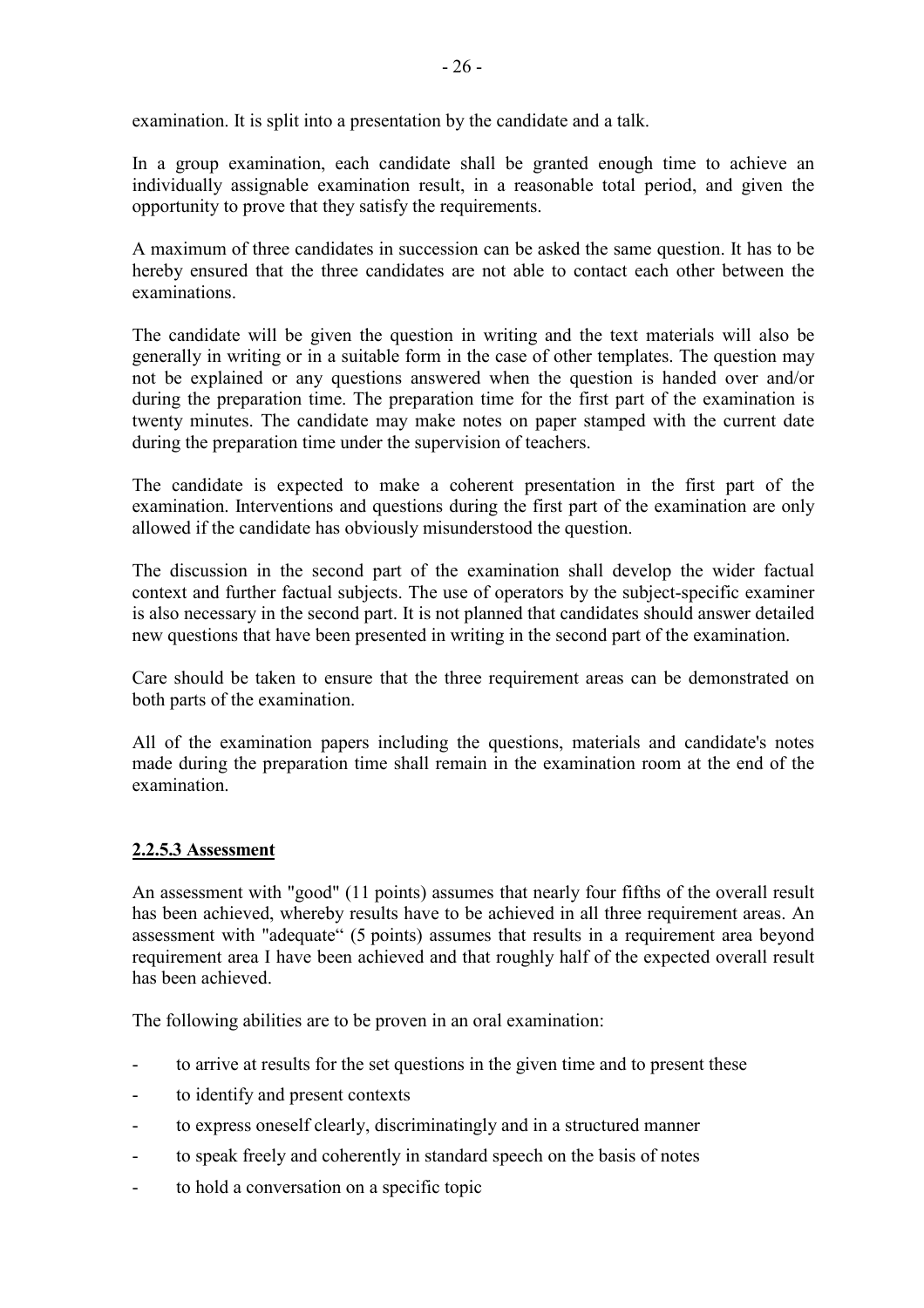- to introduce one's own contributions to the topic and problem
- to express oneself clearly and understandably

The requirements shall be satisfied in particular by:

- the presentation based on sound knowledge related to the question
- a command of the appropriate terminology
- a command of subject-specific methods and procedures
- the choice of presentation and style that is appropriate for the presentation and discussion
- the ability to categorise in wider factual contexts
- the independent analysis of facts and problems
- a substantiated own position, assessment, valuation
- the command of appropriate forms of argumentation
- one's own topic and problem-related contributions to further aspects

The following apply as specific requirements for the group examination:

- the ability to react appropriately in terms of form and content to questions and stimuli
- the ability to express objections, contest suggestions from other participants and integrate these in one's own approach to a solution
- the ability to rebut opposing arguments with rhetorical skills and/or to attack these in such a way that they can be used in favour of one's own arguments
- to demonstrate social competence through the amalgamation of several positions

The assessment and evaluation shall take place in accordance with Section 27 (6) of the examination regulations. Participants who are allowed to attend in accordance with Section 29 (6) of the examination regulations have no influence over the assessment and evaluation.

#### **2.2.6 Fifth examination subject**

The types of examination specified for the examination in the fifth subject should test the project-oriented learning, the subject-combining networking of what has been learned and the communicative competence in different learning situations. One requirement for this is that the pupils have been prepared for this type of examination.

The examination in the fifth examination subject is held as a colloquium or debate.

The special learning performance in accordance with Section 2.2.7 can substitute the examination in the fifth subject.

The examination in the fifth examination subject is held as an individual or group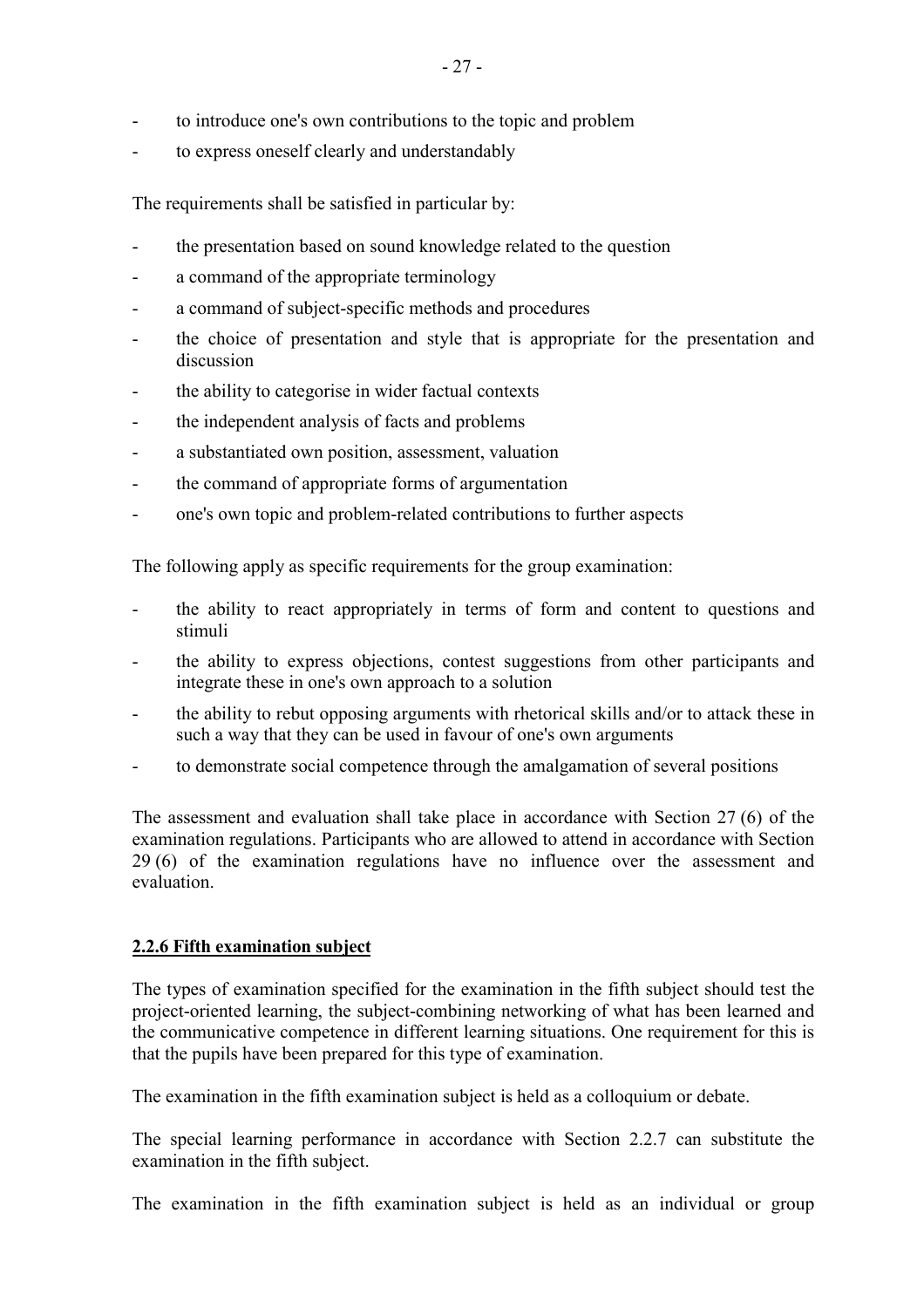examination. In a group examination, each candidate shall be granted enough time to achieve an individually assignable share in answering the examination question, in a reasonable total period, and given the opportunity to prove that they satisfy the requirements.

# **2.2.6.1 Colloquium**

A colloquium is a prepared, subject-related examination of one or more candidates in the sense of the following explanation. It comprises a presentation (first part of the examination) and a discussion (second part of the examination).

The content of the presentation shall be a systematic description of the chosen topic. In the presentation the candidate shall demonstrate an in-depth analysis of the topics and understanding of factual and interdisciplinary contexts.

The presentation is generally supported with media and may contain experimental or artistic shares. Presentations with experimental or artistic shares shall be set up in such a way that they contain an assessment and analysis of the candidate's own performance.

The discussion - unlike in oral examinations in the first to fourth examination subjects initially deals with questions of methodology and content aspects in the sense of a reflection on one's own approach in a propaedeutic context and possibly with clarifications of content. It therefore also serves to clarify the autonomy of the results achieved in the first part of the examination.

In accordance with Section 28 (4) of the examination regulations, this is followed by an extension to other lesson contents.

The examination is in two parts. The first part is the presentation (approx. ten minutes). This will not be interrupted. The second part is the discussion. The examination lasts a total of twenty minutes and shall be extended in a group examination by ten minutes for each additional candidate so that all candidates can be examined accordingly.

The candidate shall submit two proposed topics for the colloquium that must have alternative contents to the head teacher eight weeks before the examination date following a discussion with and advice from the subject-specific examiner. With regard to the choice of topics, it has to be taken into account that a clear focus in the sense of a problemorientation (central question or thesis) is noticeable and that the topic has not already been the subject of a written test or term paper by the candidate. In the case of group examinations, each member of the group must deal with and prove a clearly defined subarea (e.g. different point of view / different methods/comparison). Attention must be paid to the school's equipment and facilities.

The head teacher forwards the proposed topics including the substantiated recommendation to the head of examinations.

The head of examinations approves one examination topic in each case (if necessary with amendments).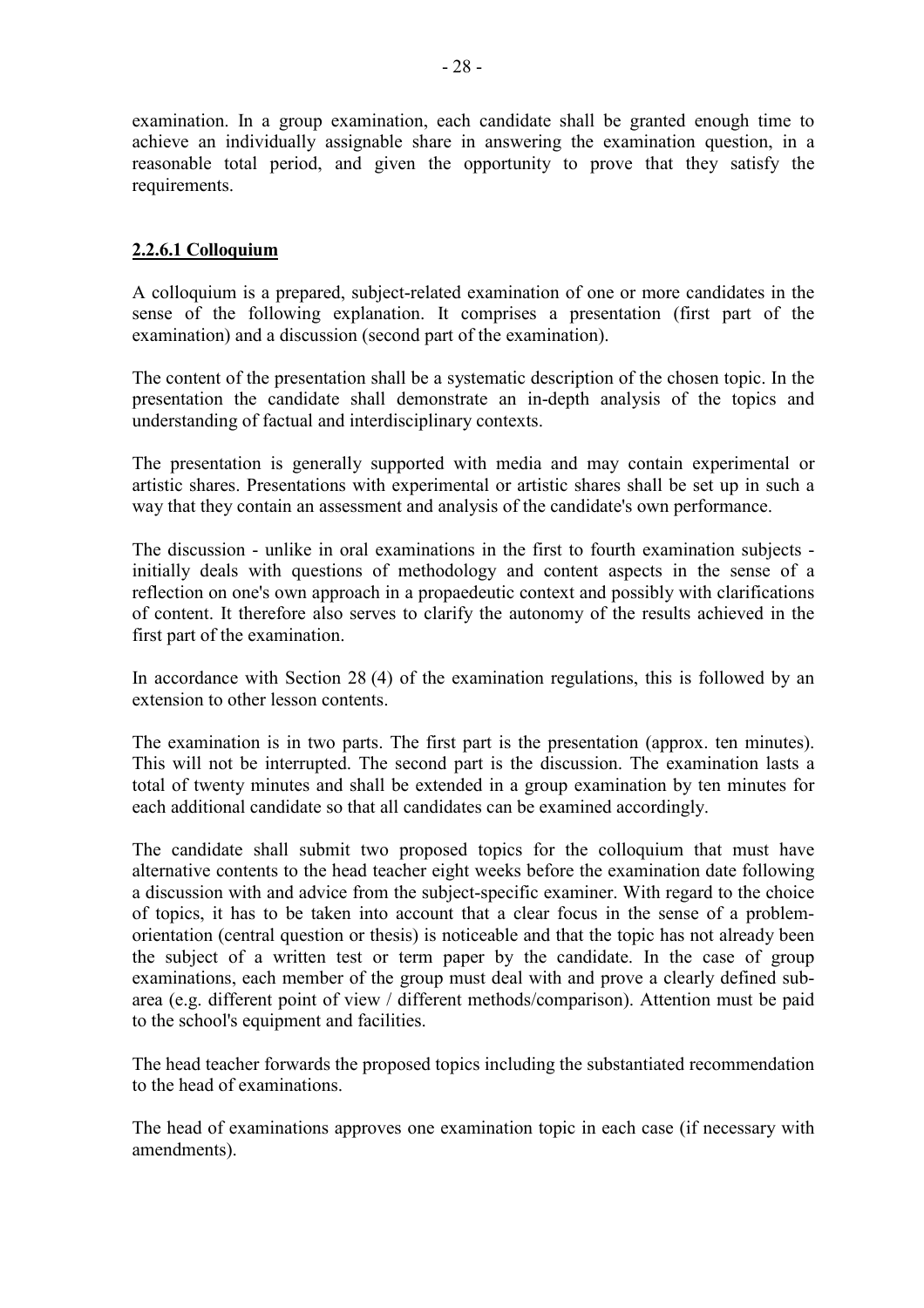The candidate will be notified of the head of examination's decision by the head teacher at the latest four weeks before the examination date. As of this point in time, the subjectspecific examiner and subject teacher may no longer intervene in the candidate's preparations for the examination in an advisory or supporting way.

The candidate shall prepare a short documentation on the chosen topic. The short documentation is a summary (one to a max. of two pages) of the analysis of the topic and contains a description of the main work processes, results and findings from the autonomous work on the topic. It contains all of the sources and aids used, the printout of the provisional presentation - if planned - and an affirmation that the work was carried out independently.

The candidate hands in the short documentation to the head teacher at the latest one day before the preliminary meeting in accordance with Section 26 of the examination regulations. This short documentations is not the subject of the assessment of the performance in the examination. If the short documentation is not handed in on time, the presentation examination cannot be held. The candidate shall then be evaluated with 0 points in the fifth examination subject.

The candidate shall be granted an appropriate preparation time to set up the presentation. The subject-specific examiner is responsible for the perfect working order of the devices. The candidate is responsible for the trouble-free use of the media.

A written record shall be prepared of the examination in accordance with the requirements of Section 27 of the examination regulations and the requirements of Section 2.2.4 of these guidelines. A surveillance sheet may also be used for the assessment. The surveillance sheet shall be included with the written report as an Appendix, as will any materials that may have been used in the presentation.

The assessment shall take place in accordance with the evaluation matrix specified for presentation examinations (in accordance with Appendix 9) and the subject-specific notes on these guidelines prepared by the BLASchA. The performance will be credited in subarea A in accordance with Section 7 (2) of the examination regulations.

If the content of the examination is graded "poor" or "very poor", the overall examination result cannot be rated with "adequate" (even with a "very good" presentation). In the event of a "very poor" result for the presentation, the overall examination result cannot be rated better than "satisfactory" (even if the content is rated "very good" in both parts of the examination).

## **2.2.6.2 Debate / controversial discussion**

A further form of examination in the fifth examination subject is the debate or controversial discussion.

This type of examination is suitable for the argumentative and controversial development of a topic.

The requirements of the fourth examination subject apply analogously for the preparation of the proposed questions and the procedure. The position assigned to the candidate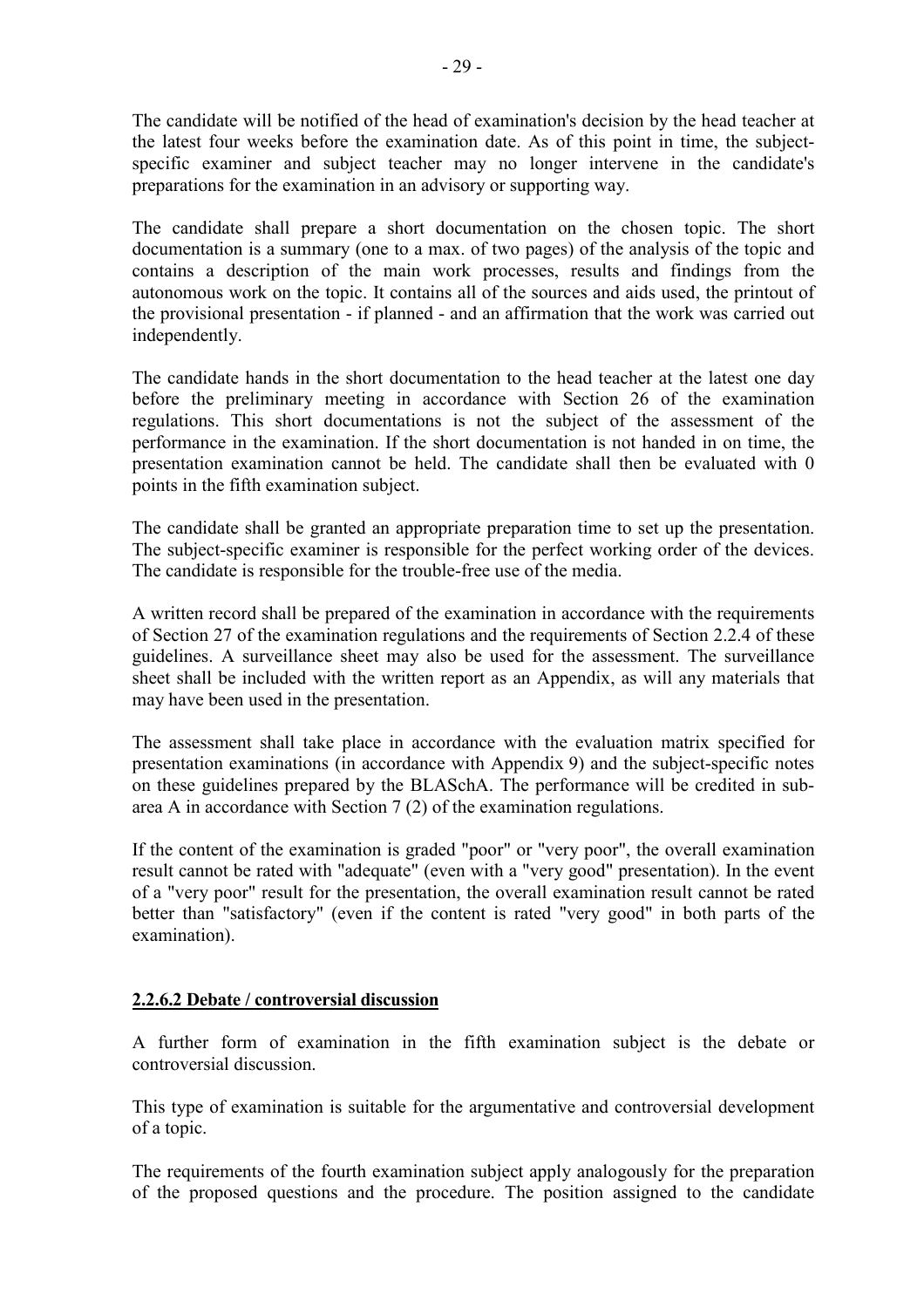(possibly by drawing lots) must be clear in the question for the individual candidate. The positions must allow an informed, balanced presentation and argumentation. Care should be taken to ensure a suitable time budget for each candidate.

Within the specified time, each candidate shall present the position they have been assigned in the issue in an opening statement. This is followed by a free exchange of arguments. At the end of the debate, each candidate must be given the opportunity to reflect on their own position and the course of the debate in a statement that concludes the examination.

Care must be taken to ensure a fair distribution of speaking times. The subject of the assessment in any case is the performance of the individual pupil.

What has been said on the requirements and the assessment in the oral examination in the fourth examination subject shall apply analogously. In addition, candidates must prove their ability to argue in wider contexts and with respect to interdisciplinary references as well as their ability to argue in a communicative and rhetorically appropriate way. The focus of the assessment of the debate lies in the content area (subject and method skills). An assessment with "good" (11 points) assumes that nearly four fifths of the overall result has been achieved, whereby results have to be achieved in all three requirement areas. An assessment with "adequate" (5 points) assumes that results in a requirement area beyond requirement area I have been achieved and that roughly half of the expected overall result has been achieved.

### **2.2.7 Special learning performance**

In individual cases, the head of examinations can set a special learning performance as a fifth examination subject at the head teacher's request.

A special learning performance can be:

- a propaedeutic annual paper with an interdisciplinary character that reflects the results of a comprehensive project in areas that can be assigned to a qualification subject
- the result of interdisciplinary, independent and project-oriented learning over two successive half-years with a written documentation
- a comprehensive contribution from an officially sponsored school competition or an officially sponsored national or international project in the form of individual or team work (up to a maximum of three authors; the individual contribution must be assessable)

A requirement for the contribution is that the special learning performance, or key elements thereof, have not yet been credited as a result in the qualification phase.

The special learning performance consists of a written documentation and a colloquium. The colloquium is held within the scope of the examinations in the fifth examination subject at the end of the qualification phase.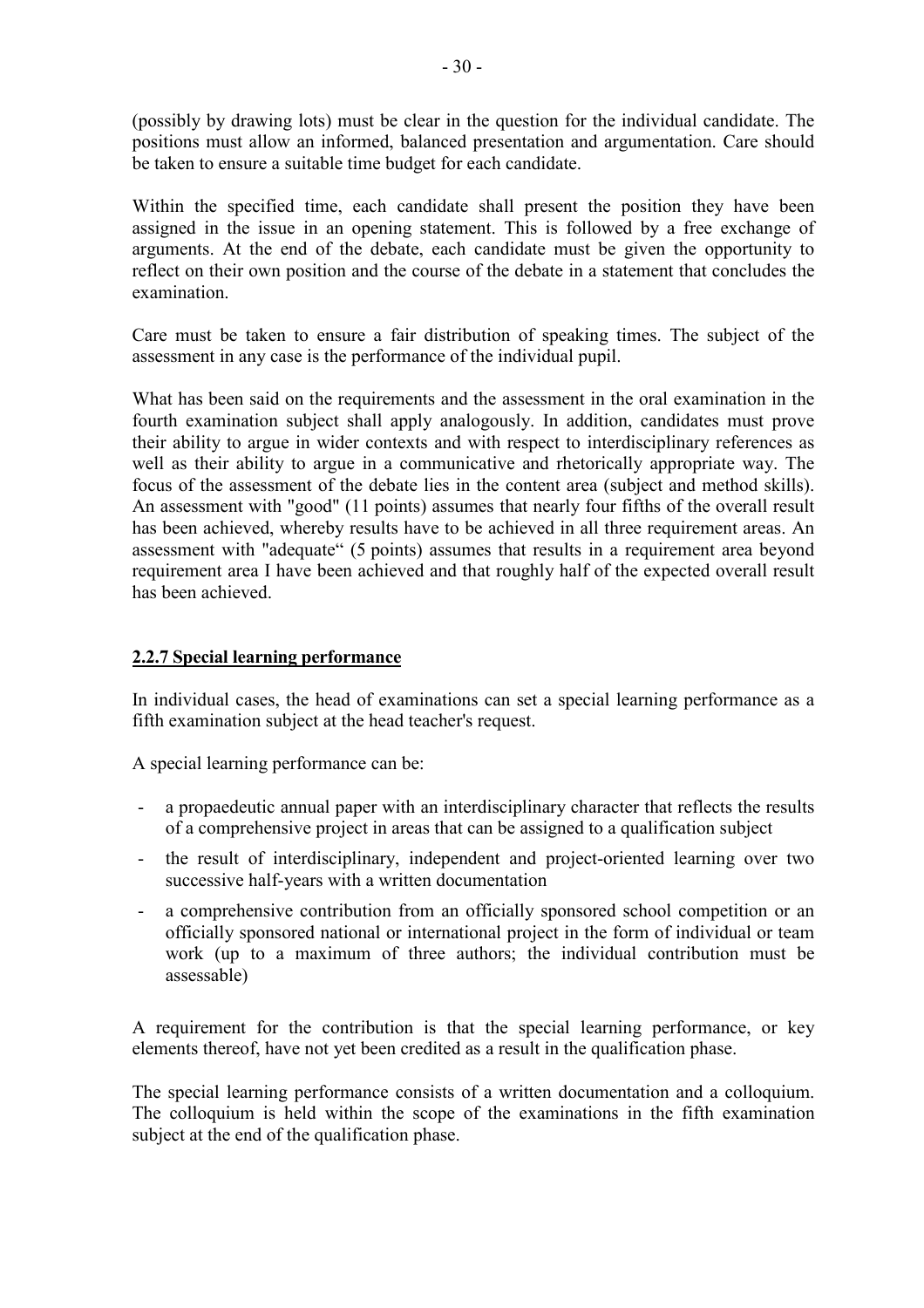## **2.2.7.1 Organisation of and support for the special learning performance**

The pupil starts the special learning performance when they enter the qualification phase.

The head teacher generally ensures permanent support from the topic-finding phase, through the preparation phase right down to the colloquium by the same subject teacher (first corrector) and appoints a second corrector.

The head teacher applies for approval of a special learning performance for the relevant pupil in the following examination year when they register the current academic year for examinations in accordance with Section 12 of the examination regulations.

The support provided when preparing the special learning performance will be recorded by the first corrector and the pupil. The support report will not be taken into account in the assessment.

The candidate can voluntarily withdraw from the binding contribution of a special learning performance as a fifth examination subject by 15 November (examination date T1) or 15 May (examination date T2) at the latest in the penultimate academic year. The pupil shall present the written declaration of withdrawal to the head teacher.

### **2.2.7.2 Written documentation**

The written documentation of the results and methods to be prepared by the candidate comprises fifteen to twenty pages including a one or two-page thesis paper. The pupil shall enclose a handwritten and signed statement that the special learning performance has been prepared without external help. All sources that have been used shall be quoted, and any Internet pages enclosed as a printout.

#### **2.2.7.3 Marking procedure for the written documentation**

The marking procedure for the written documentation shall be analogous to the requirements in 2.1.12. The initial and final marking of the written documentation is the responsibility of the school. Reports and proposed assessments shall be submitted to the head of examinations along with the proposed questions for the oral examination before the preliminary meeting for the oral examination (in accordance with Section 26 of the examination regulations). The head of examinations shall award the grade.

A plagiarism assessment shall be performed by the first corrector before marking. This necessitates the pupil presenting an electronic version of the texts (too). If cheating can be proven, the special learning performance and thus the examination result in the fifth examination subject will be evaluated with 0 points.

## **2.2.7.4 Colloquium**

The colloquium as part of the special learning performance comprises a presentation (first part of the examination) and a discussion (second part of the examination).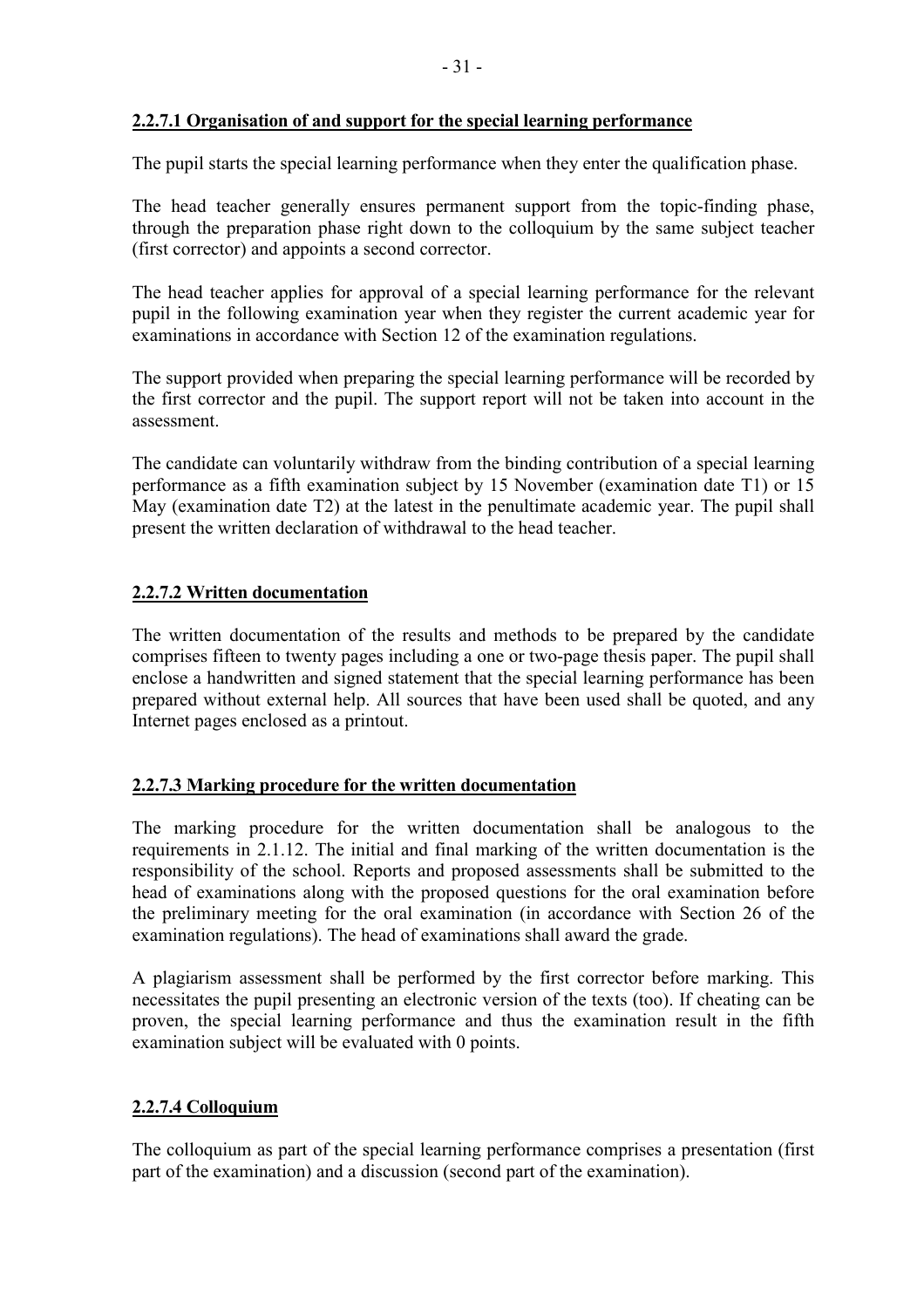Members of the subject-specific examination board for the colloquium shall be appointed in accordance with Section 9 of the examination regulations.

The first part of the colloquium is the presentation (approx. ten minutes). This will not be interrupted. The second part is the discussion. The examination lasts a total of twenty minutes and shall be extended in a group examination by ten minutes for each additional candidate so that all candidates can be examined accordingly.

The candidate shall be granted an appropriate preparation time to set up the presentation. The subject-specific examiner is responsible for the perfect working order of the devices. The candidate is responsible for the trouble-free use of the media.

The presentation is generally supported with media and may contain experimental or artistic shares. Presentations with experimental or artistic shares shall be set up in such a way that they contain an assessment and analysis of the candidate's own performance. Should the presentation contain experimental or artistic elements, the head of examinations can extend the time for the presentation accordingly on request.

The discussion - unlike in oral examinations in the first to fourth examination subjects initially deals with questions of methodology and content aspects in the sense of a reflection on one's own approach in a propaedeutic context and possibly clarifications of content. It therefore also serves to clarify the autonomy of the results achieved in the first part of the examination.

A written record shall be prepared of the examination in accordance with the requirements of Section 27 of the examination regulations and the requirements of Section 2.2.4 of these guidelines. A surveillance sheet may also be used for the assessment. The surveillance sheet shall be included with the written report as an Appendix, as will any materials that may have been used in the presentation.

## **2.2.7.5 Assessment, contribution and notification of the special learning performance**

An overall grade is awarded for the special learning performance.

The special learning performance shall be assessed in accordance with Appendix 10 and the subject-specific notes prepared by the BLASchA. The assessment shall be at a ratio of 3 : 1 for the written documentation to the colloquium. Point scores are rounded to a whole number; the score is rounded up as of n.5. Results that have already been assessed in the written documentation cannot be part of the assessment for the presentation.

If a result achieved in a school competition or an officially sponsored national or international project is to be credited as a special learning performance, the assessing subject teachers at the school must assess the performance in the competition. The performance in the competition can substitute the written documentation or presentation in a colloquium as necessary. In the event of an artistic competition, the performance in the competition substitutes the presentation.

Apart from the grade in quadruple weighting, the wording of the topic of the special learning performance also appears in the Abitur grade transcript.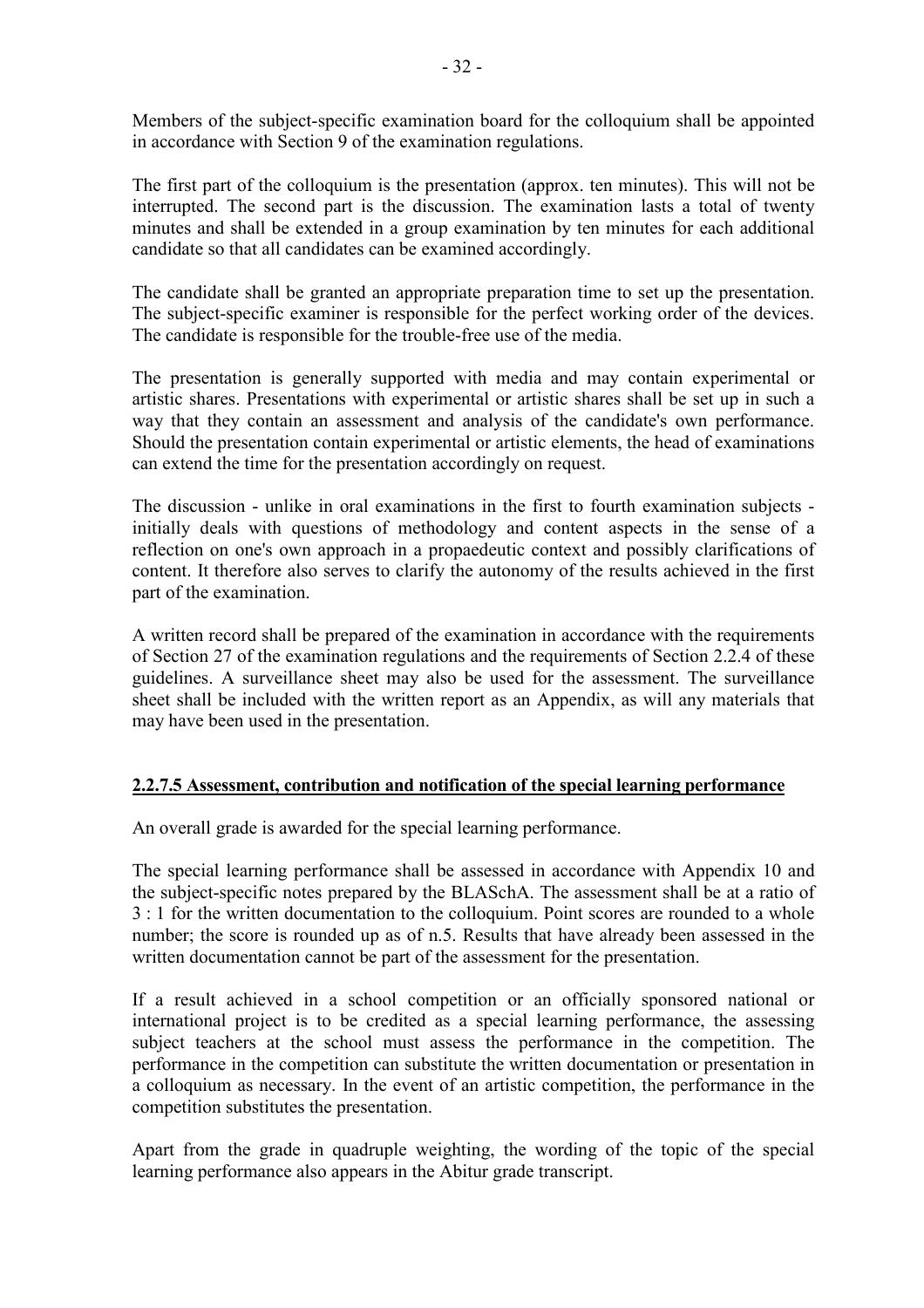The performance will be credited in sub-area A in accordance with Section 7 (2 (b)) of the examination regulations in place of the fifth examination subject.

The candidate will be notified of the overall assessment of the special learning performance together with the results of the oral Abitur examination.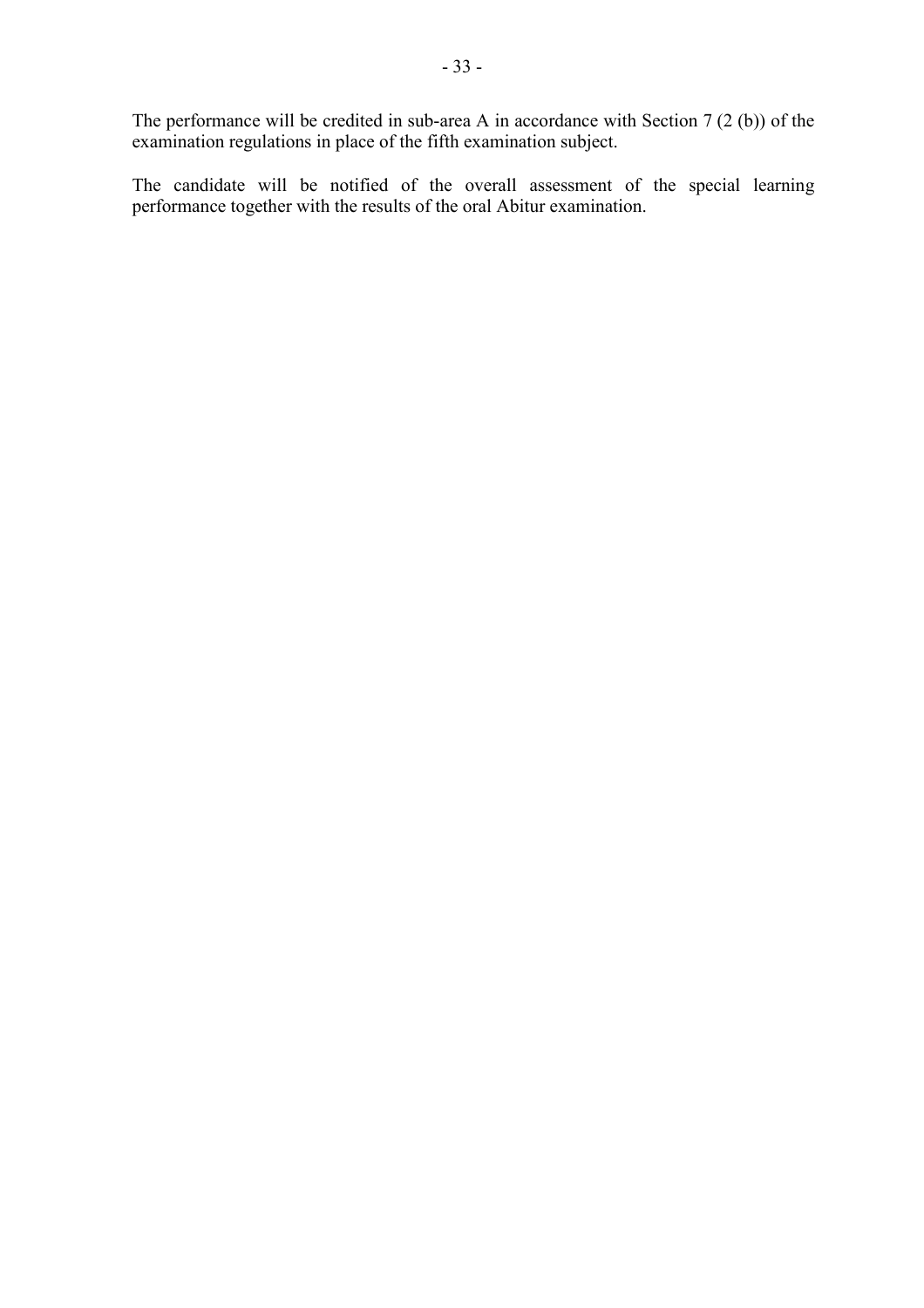## **Chapter 3: Latinum (Latin proficiency)**

### **3.1 General remarks**

The head of examinations shall decide on the recognition of the Latinum following assessment of an application to be made by the head teacher based on the following regulations.

### **3.1.1 Requirements**

Recognition of the Latinum in accordance with the "Agreement on the Latinum and Graecum" (version in force of the Resolution of the Standing Conference of the Ministers of Education and Cultural Affairs of 22 September 2005) confirms the ability to understand the content of demanding sections of original Latin texts on a linguistic level of difficulty with regard to the fields of political speech, philosophy and historiography (content, structure and message). This understanding shall be proven by a factually correct translation into appropriate German, and if necessary through a detailed interpretation too. This assumes a sound command of the morphology and syntax necessary for an understanding of the text, an adequate vocabulary and the necessary knowledge from the fields of Roman politics, history, philosophy and literature.

### **3.1.2 Possibilities for award**

The knowledge required for the Latinum can be proven through successful participation with at least "adequate" results in progressive compulsory instruction in the subject Latin within the scope of the number of hours of the foreign school

or

through an examination.

## **3.2 Award through progressive compulsory instruction**

The Latinum is generally awarded at the end of the introductory phase or in the qualification phase through successful participation in continuous instruction approved by the BLASchA amounting to a total of sixteen weekly teaching hours in at least four successive academic years.

The grades achieved in the grade transcript that is decisive for the Latinum must be at least "adequate" (grade 4 / 5 grade points).

#### **3.3 Award through an examination**

If the requirements for the award of the Latinum are to be proven after continuous instruction amounting to a total of twelve weekly teaching hours, this proof shall be provided by an examination.

For pupils who have acquired the knowledge necessary for the award of the Latinum in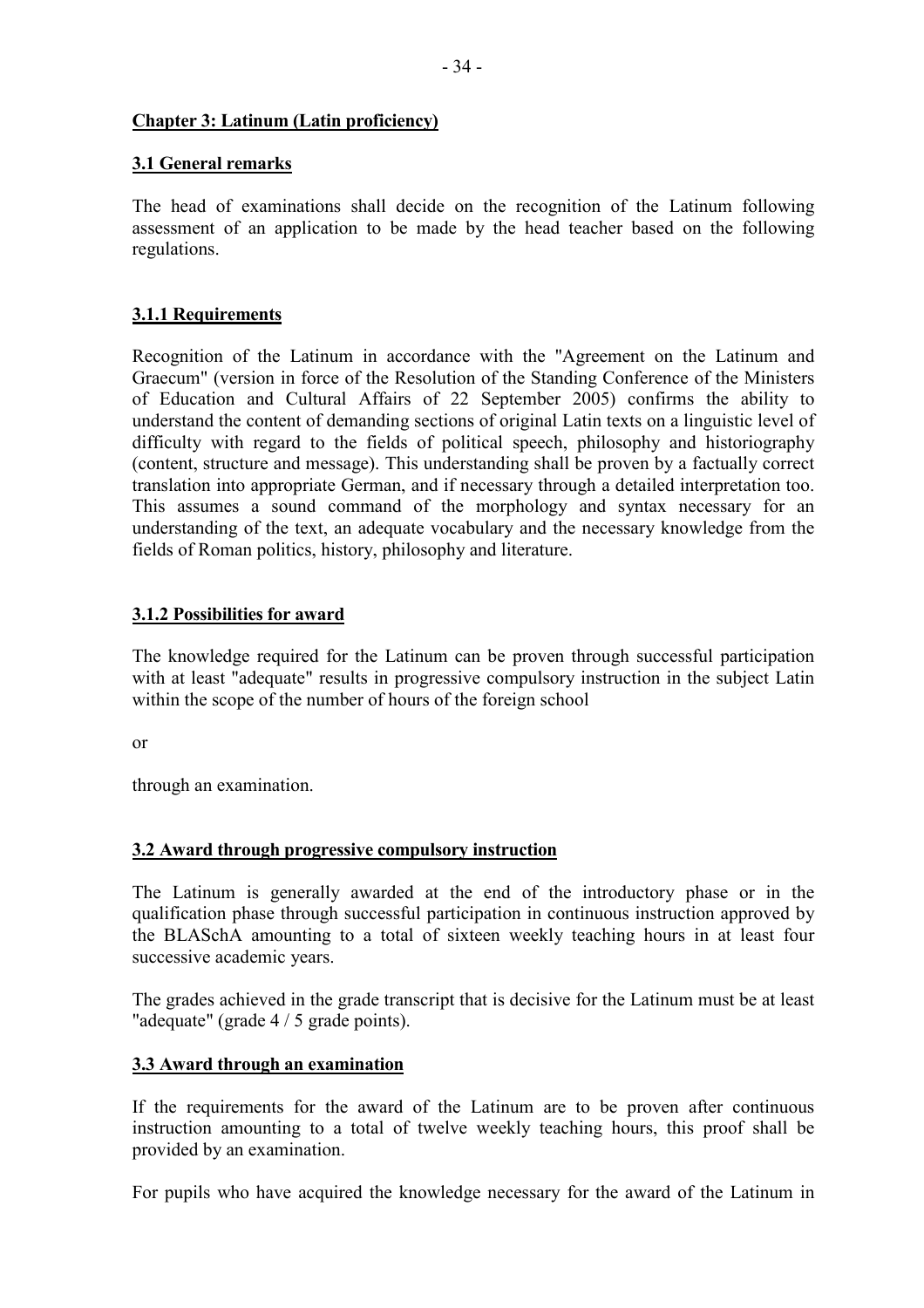additional instruction at the school (e.g. in a work group) or in private instruction or who received instruction in Latin outside the school under the supervision of the school, the head teacher can apply to the head of examinations for an examination to be held. Approval of the application depends on proof of the adequate preparation of the pupils.

This includes details of the manner in which and how long the pupils have acquired the knowledge necessary for the award of the Latinum as well as the current level of knowledge of the examination candidates (reading lists, knowledge of grammar, topics dealt with).

The examination will be held at the same time as a final gymnasiale examination at the school under the supervision of the representative responsible for the examinations of the Standing Conference of the Ministers of Education and Cultural Affairs. Pupils who are not sitting the Abitur examination themselves can also attend this examination.

The examination is organised as follows:

#### a) Examination board

The examination shall be held by an examination board comprising the head of examinations as chairperson, the subject-specific examiner and the secretary. The subjectspecific examiner must be qualified to teach Latin (secondary level I and II).

#### b) Requirements

The examination consists of a written and an oral part.

In the written examination, the requirements specified in Section 3.1.1 shall be satisfied taking an unknown Latin text of around 180 words in three hours.

The basis of the oral examination is a Latin text of around 50 words whose level of difficulty should satisfy the requirements specified in Section 3.1.1. The translation shall be followed by a discussion that serves to demonstrate an intense understanding of the text and, if necessary, to prove adequate knowledge of elementary grammar.

The oral examination generally lasts twenty minutes, the preparation time generally lasts thirty minutes.

A bilingual dictionary may be used in the written examination and during the preparation time for the oral examination.

#### c) Proposed questions

The head teacher shall present the head of examinations with two proposed questions for the written examination that have been prepared by the subject-specific examiner.

The head of examinations shall assess the proposed questions. Should these require major changes, the proposed questions must be revised and re-submitted for approval.

On completion of the appraisal, the head of examinations approves the acceptable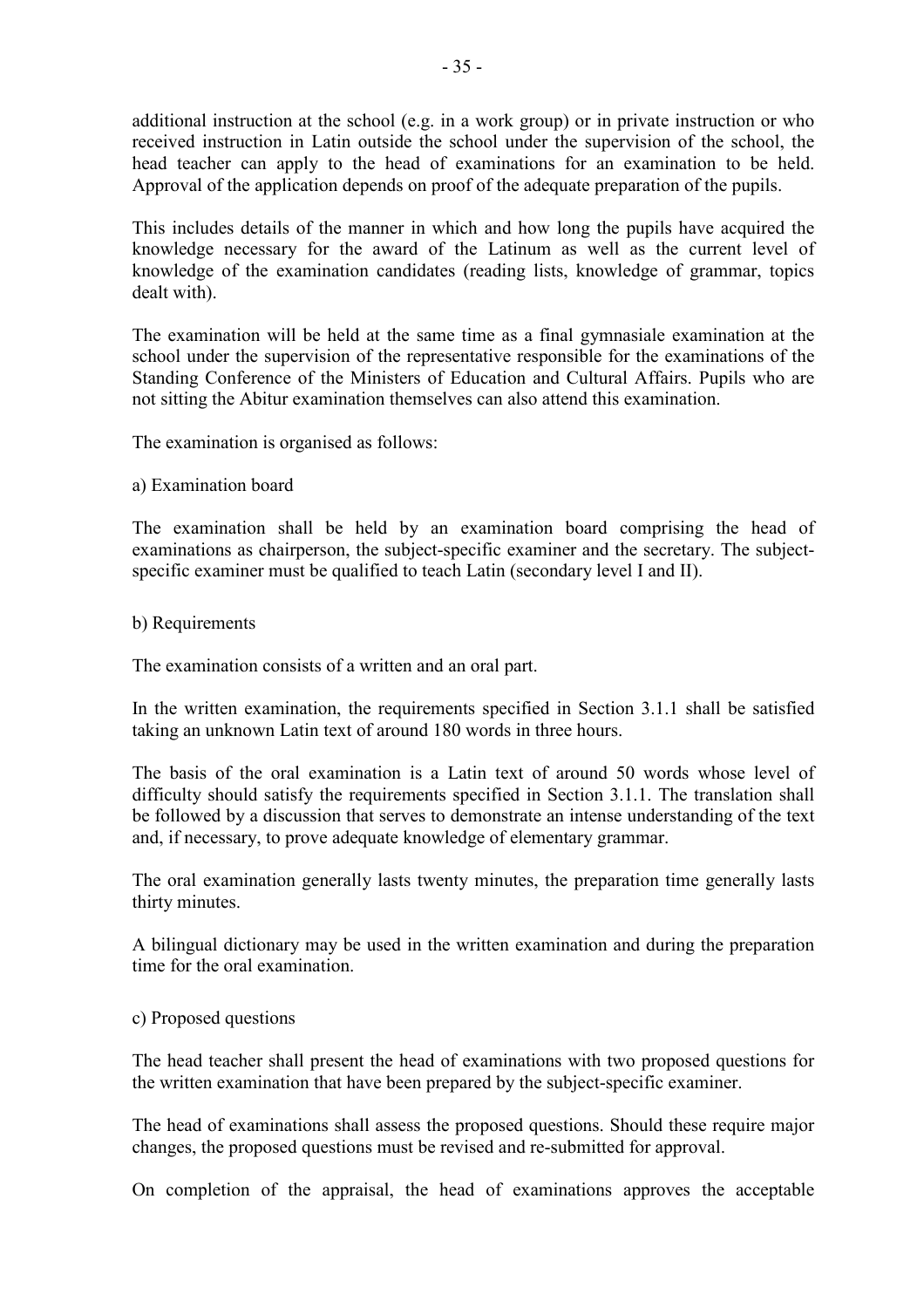proposed questions and sets an examination question to be answered by the candidate.

The head of examinations must be notified of any cooperation between several schools when preparing the proposed questions for the written examination. In this case, the head of examinations shall set a common date for the written examination at the proposal of the head teacher.

Proposed questions that have been approved but not chosen by the head of examinations for the current academic year can be dealt with in accordance with Section 2.1.8 of these guidelines under the premise of confidentiality.

The proposed question for the oral examination shall be prepared by the subject-specific examiner and submitted to the head of examinations in due time before the examination. The expected performance with reference to the requirements in accordance with Section 3.1.1 shall be enclosed with the proposed question. Care must be taken to ensure that there is an opportunity to discuss and change the proposed questions.

### **3.4 Pass regulations and grade transcript**

The two parts of the examination shall be weighted at a ratio of  $2:1$  (written : oral) when determining the overall grade from the grade for the written and the grade for the oral examination. No part of the examination may be completed with the grade "very poor" (0 points). The grade points in the overall grade are calculated as a whole number; this will not be rounded. The examination has been passed if the overall grade is at least "adequate" (5 points). The translation result shall be weighted double compared to the interpretation result.

The examination has been passed if the overall grade from the written and oral examination is at least "adequate" (grade  $4/5$  grade points). No part of the examination may be completed with the grade "very poor".

A grade transcript in accordance with Appendix 11 shall be issued on the award of the Latinum after compulsory instruction and/or a passed examination.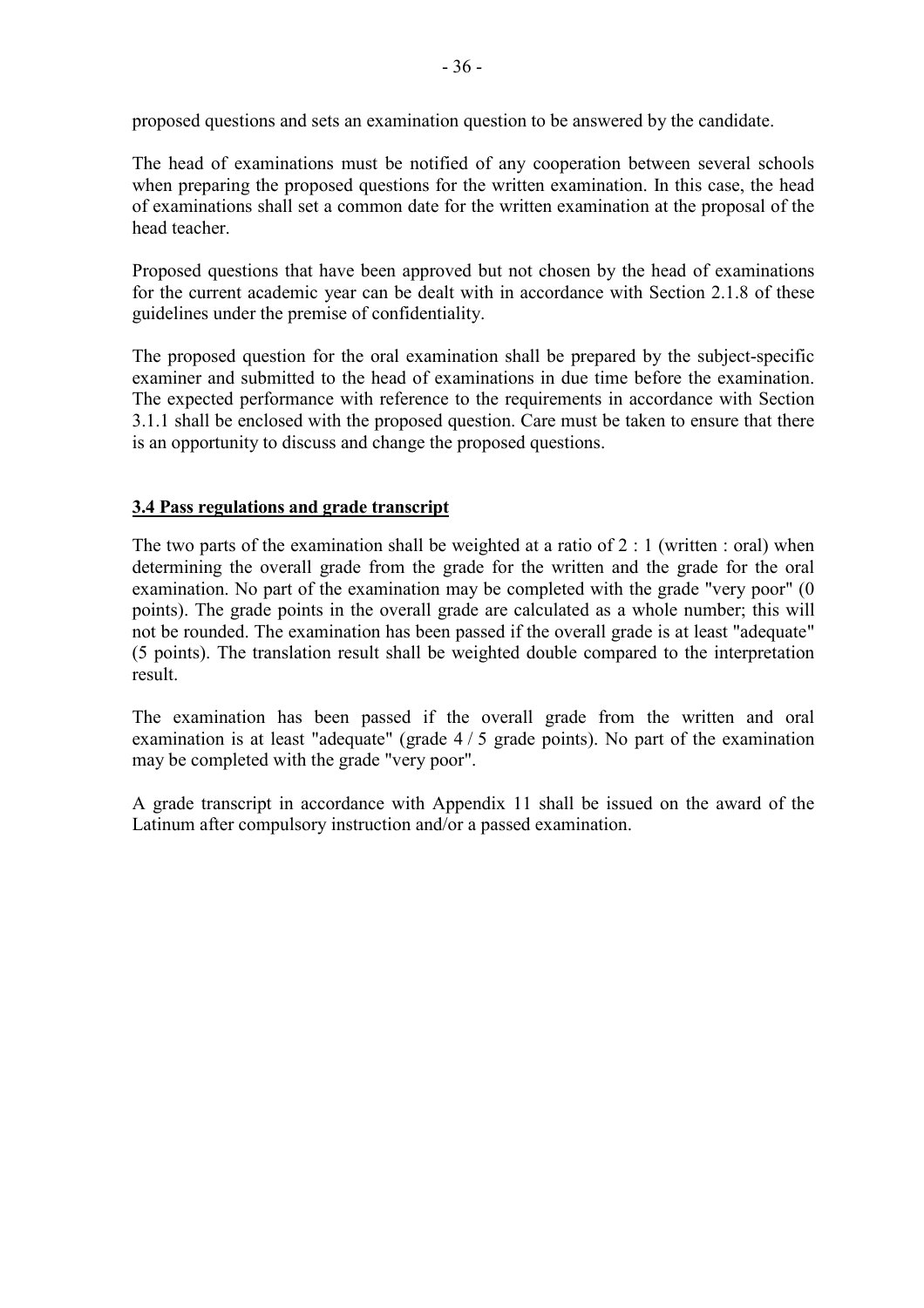## **Chapter 4: Final provision**

These guidelines shall enter into force when the resolution is adopted and shall apply for the first time to pupils who commence the introductory phase of the gymnasiale Oberstufe in the 2016 academic year (academic year with examination date T2 for a calendar year) or 2016 / 2017 academic year (academic year with examination date T1 for a calendar year).

The following regulations continue to apply for pupils who commenced the introductory phase before the academic year 2016 (examination date T2 for a calendar year) or 2016 / 2017 (examination date T1 for a calendar year):

- the Guidelines for the Regulations of the German International Abitur Examination of 13 July 2005, as amended on 17 September 2008
- the Guidelines for the Regulations (school leaving examination and university entrance examination) for instruction as a class in the gymnasiale Oberstufe at German schools abroad of 28 September 1994, as amended on 13 July 2005
- the Guidelines for the Abitur examination regulations for instruction in a course system in the gymnasiale Oberstufe at German schools abroad of 28 September 1994, as amended on 17 September 2008
- the Guidelines for Award of the Latinum at German schools abroad of 12 July 1985, as amended on 12 March 2008
- the Guidelines for the special learning performance (BLL) at German schools abroad (resolution of the Joint Committee of the Federation and the Länder on School Affairs Abroad of 12 September 2007) and the Handout on the assessment of special learning performances (BLL) at German schools abroad (resolution of the Joint Committee of the Federation and the Länder on School Affairs Abroad of 17 September 2008)
- the implementing regulations for the fifth examination subject as a colloquium in the German International Abitur examination (resolution of the Joint Committee of the Federation and the Länder on School Affairs Abroad of 10 December 2008, as amended on 04 September 2013)
- the transitional regulations for the regional Abitur (resolution of the Joint Committee of the Federation and the Länder on School Affairs Abroad of 21 September 2011) and the Notes on the transitional regulations for the regional Abitur (resolution of the Joint Committee of the Federation and the Länder on School Affairs Abroad of 12/13 March 2013).

The regulations named above shall expire on conclusion of the examinations in the academic year 2017 (examination date T2) or 2017 / 2018 (examination date T1).